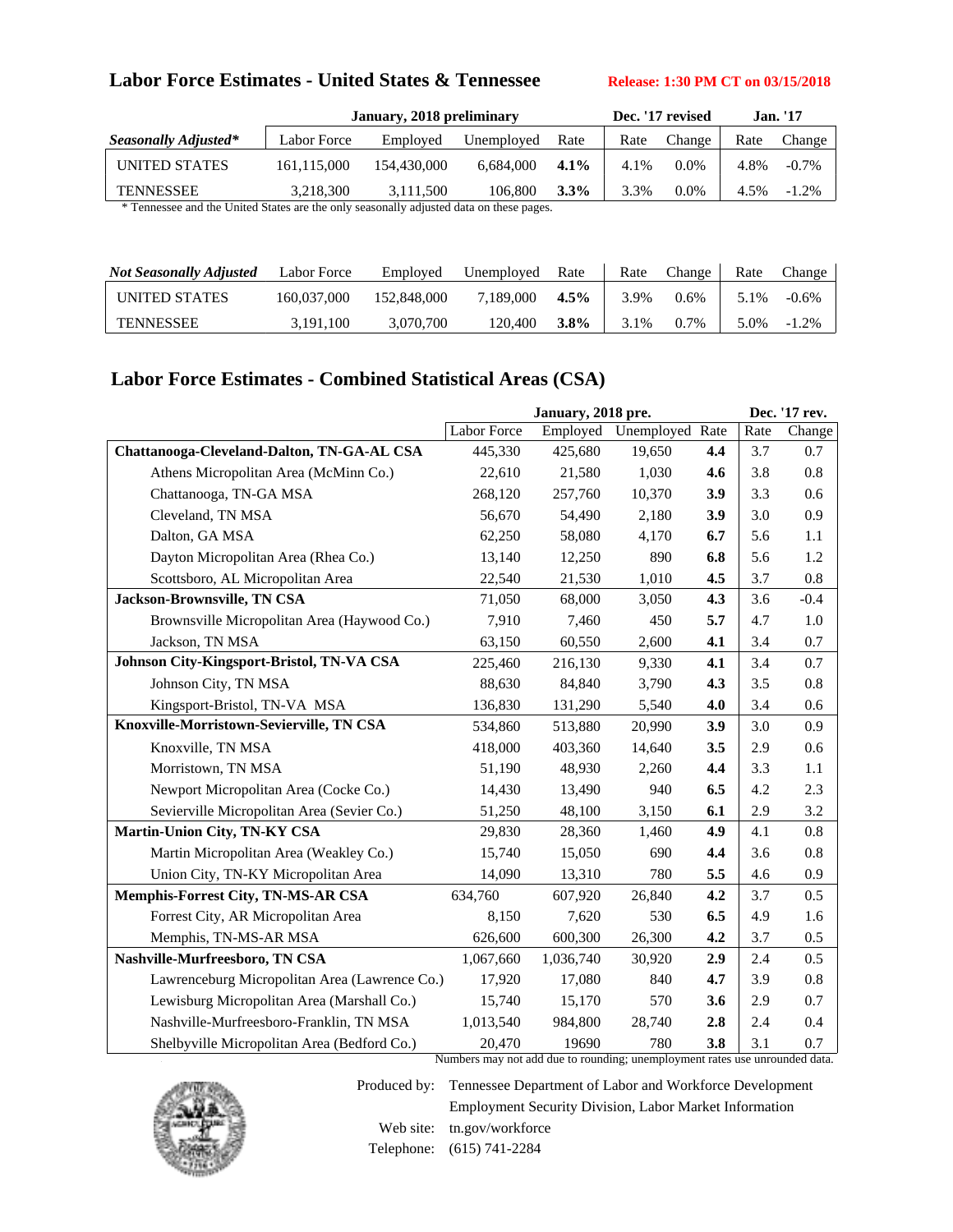# **Labor Force Estimates - Metropolitan Statistical Areas (MSA) Release: 1:30 PM CT on 03/15/2018**

|                                |             | January, 2018 pre. |                     |      |         | Dec. '17 rev. |     | Jan. '17    |
|--------------------------------|-------------|--------------------|---------------------|------|---------|---------------|-----|-------------|
|                                | Labor Force |                    | Employed Unemployed | Rate |         | Rate Change   |     | Rate Change |
| Chattanooga, TN-GA MSA         | 268,120     | 257,760            | 10,370              | 3.9  | 3.3     | 0.6           | 5.0 | $-1.1$      |
| <b>Hamilton County</b>         | 176,830     | 170,410            | 6,420               | 3.6  | 3.0     | 0.6           | 4.8 | $-1.2$      |
| <b>Marion County</b>           | 12,250      | 11,610             | 640                 | 5.2  | 4.2     | 1.0           | 6.9 | $-1.7$      |
| Sequatchie County              | 6,090       | 5,800              | 290                 | 4.8  | 4.4     | 0.4           | 6.0 | $-1.2$      |
| Georgia Portion                | 72,960      | 69,940             | 3,020               | 4.1  | 3.8     | 0.3           | 5.0 | $-0.9$      |
| <b>Clarksville, TN-KY MSA</b>  | 110,960     | 106,240            | 4,720               | 4.3  | 3.7     | 0.6           | 5.8 | $-1.5$      |
| Montgomery County              | 80,440      | 77,230             | 3,220               | 4.0  | 3.4     | 0.6           | 5.3 | $-1.3$      |
| Kentucky Portion               | 30,520      | 29,010             | 1,500               | 4.9  | 4.7     | 0.2           | 6.9 | $-2.0$      |
| <b>Cleveland, TN MSA</b>       | 56,670      | 54,490             | 2,180               | 3.9  | 3.0     | 0.9           | 4.9 | $-1.0$      |
| <b>Bradley County</b>          | 49,390      | 47,560             | 1,830               | 3.7  | 2.8     | 0.9           | 4.8 | $-1.1$      |
| Polk County                    | 7,280       | 6,920              | 360                 | 4.9  | 3.9     | 1.0           | 6.2 | $-1.3$      |
| Jackson, TN MSA                | 63,140      | 60,550             | 2,600               | 4.1  | 3.4     | 0.7           | 5.2 | $-1.1$      |
| <b>Chester County</b>          | 8,450       | 8,090              | 360                 | 4.2  | 3.3     | 0.9           | 5.2 | $-1.0$      |
| <b>Crockett County</b>         | 6,890       | 6,580              | 310                 | 4.5  | 3.4     | 1.1           | 6.1 | $-1.6$      |
| <b>Madison County</b>          | 47,810      | 45,880             | 1,930               | 4.0  | 3.4     | 0.6           | 5.0 | $-1.0$      |
| <b>Johnson City, TN MSA</b>    | 88,630      | 84,840             | 3,790               | 4.3  | 3.5     | $0.8\,$       | 5.7 | $-1.4$      |
| <b>Carter County</b>           | 23,500      | 22,380             | 1,130               | 4.8  | 3.8     | 1.0           | 6.6 | $-1.8$      |
| Unicoi County                  | 6,940       | 6,510              | 430                 | 6.1  | 4.5     | 1.6           | 7.6 | $-1.5$      |
| <b>Washington County</b>       | 58,190      | 55,950             | 2,240               | 3.8  | 3.2     | 0.6           | 5.0 | $-1.2$      |
| Kingsport-Bristol, TN-VA MSA   | 136,830     | 131,290            | 5,540               | 4.0  | 3.4     | 0.6           | 5.4 | $-1.4$      |
| <b>Hawkins County</b>          | 23,690      | 22,680             | 1,010               | 4.3  | 3.5     | 0.8           | 5.6 | $-1.3$      |
| <b>Sullivan County</b>         | 69,680      | 66,950             | 2,740               | 3.9  | 3.3     | 0.6           | 5.4 | $-1.5$      |
| Virginia Portion               | 43,460      | 41,660             | 1,800               | 4.1  | 3.6     | 0.5           | 5.1 | $-1.0$      |
| Knoxville, TN MSA              | 418,000     | 403,360            | 14,640              | 3.5  | 2.9     | 0.6           | 4.7 | $-1.2$      |
| <b>Anderson County</b>         | 34,140      | 32,800             | 1,340               | 3.9  | 3.2     | 0.7           | 5.0 | $-1.1$      |
| <b>Blount County</b>           | 61,840      | 59,560             | 2,280               | 3.7  | 3.0     | 0.7           | 4.9 | $-1.2$      |
| Campbell County                | 14,800      | 14,050             | 750                 | 5.1  | 4.1     | 1.0           | 7.4 | $-2.3$      |
| <b>Grainger County</b>         | 9,410       | 8,990              | 420                 | 4.5  | 3.3     | 1.2           | 5.8 | $-1.3$      |
| Knox County                    | 236,900     | 229,660            | 7,240               | 3.1  | 2.6     | 0.5           | 4.1 | $-1.0$      |
| Loudon County                  | 22,560      | 21,720             | 830                 | 3.7  | 3.0     | 0.7           | 4.9 | $-1.2$      |
| Morgan County                  | 7,870       | 7,460              | 410                 | 5.2  | 4.1     | 1.1           | 7.1 | $-1.9$      |
| Roane County                   | 23,130      | 22,090             | 1,040               | 4.5  | 3.6     | 0.9           | 6.2 | $-1.7$      |
| <b>Union County</b>            | 7,360       | 7,030              | 330                 | 4,4  | 3.7     | 0.7           | 6.2 | $-1.8$      |
| Memphis, TN-MS-AR MSA          | 626,610     | 600,300            | 26,300              | 4.2  | 3.7     | 0.5           | 5.4 | $-1.2$      |
| <b>Fayette County</b>          | 18,450      | 17,690             | 760                 | 4.1  | 3.6     | 0.5           | 5.4 | $-1.3$      |
| <b>Shelby County</b>           | 437,740     | 419,080            | 18,670              | 4.3  | 3.6     | 0.7           | 5.5 | $-1.2$      |
| <b>Tipton County</b>           | 27,720      | 26,440             | 1,280               | 4.6  | 3.9     | 0.7           | 5.7 | $-1.1$      |
| Arkansas Portion               | 21,360      | 20,310             | 1,040               | 4.9  | 4.1     | $0.8\,$       | 4.8 | $0.1\,$     |
| Mississippi Portion            | 121,340     | 116,780            | 4,560               | 3.8  | 3.6     | 0.2           | 5.0 | $-1.2$      |
| Morristown, TN MSA             | 51,190      | 48,930             | 2,260               | 4.4  | 3.3     | 1.1           | 5.5 | $-1.1$      |
| Hamblen County                 | 27,220      | 26,050             | 1,170               | 4.3  | 3.4     | 0.9           | 5.2 | $-0.9$      |
| Jefferson County               | 23,970      | 22,880             | 1,090               | 4.5  | 3.2     | 1.3           | 5.8 | $-1.3$      |
| Nashville-Murfreesboro, TN MSA | 1,013,540   | 984,800            | 28,740              | 2.8  | 2.4     | 0.4           | 3.8 | $-1.0$      |
| <b>Cannon County</b>           | 6,230       | 6,020              | 210                 | 3.4  | 2.8     | 0.6           | 4.5 | $-1.1$      |
| Cheatham County                | 21,010      | 20,440             | 580                 | 2.7  | 2.3     | 0.4           | 4.2 | $-1.5$      |
| Davidson County                | 388,940     | 378,560            | 10,370              | 2.7  | 2.3     | 0.4           | 3.6 | $-0.9$      |
| Dickson County                 | 25,770      | 24,880             | 890                 | 3.4  | 2.8     | 0.6           | 4.5 | $-1.1$      |
| <b>Hickman County</b>          | 10,820      | 10,450             | 370                 | 3.4  | 2.8     | 0.6           | 4.7 | $-1.3$      |
| <b>Macon County</b>            | 10,600      | 10,250             | 350                 | 3.3  | 2.7     | 0.6           | 4.5 | $-1.2$      |
| <b>Maury County</b>            | 46,200      | 44,410             | 1,790               | 3.9  | 3.1     | 0.8           | 4.0 | $-0.1$      |
| Robertson County               | 36,120      | 34,930             | 1,190               | 3.3  | 2.8     | 0.5           | 4.2 | $-0.9$      |
| <b>Rutherford County</b>       | 170,140     | 165,460            | 4,690               | 2.8  | 2.3     | 0.5           | 3.7 | $-0.9$      |
| Smith County                   | 9,000       | 8,690              | 310                 | 3.5  | 2.8     | 0.7           | 5.3 | $-1.8$      |
| <b>Sumner County</b>           | 96,030      | 93,210             | 2,820               | 2.9  | $2.5\,$ | 0.4           | 3.9 | $-1.0$      |
| <b>Trousdale County</b>        | 3,990       | 3,840              | 150                 | 3.8  | 3.0     | 0.8           | 5.0 | $-1.2$      |
| Williamson County              | 118,210     | 115,200            | 3,010               | 2.5  | 2.2     | 0.3           | 3.4 | $-0.9$      |
| <b>Wilson County</b>           | 70,470      | 68,460             | 2,010               | 2.9  | 2.4     | 0.5           | 3.9 | $-1.0$      |

Numbers may not add due to rounding; unemployment rates use unrounded data.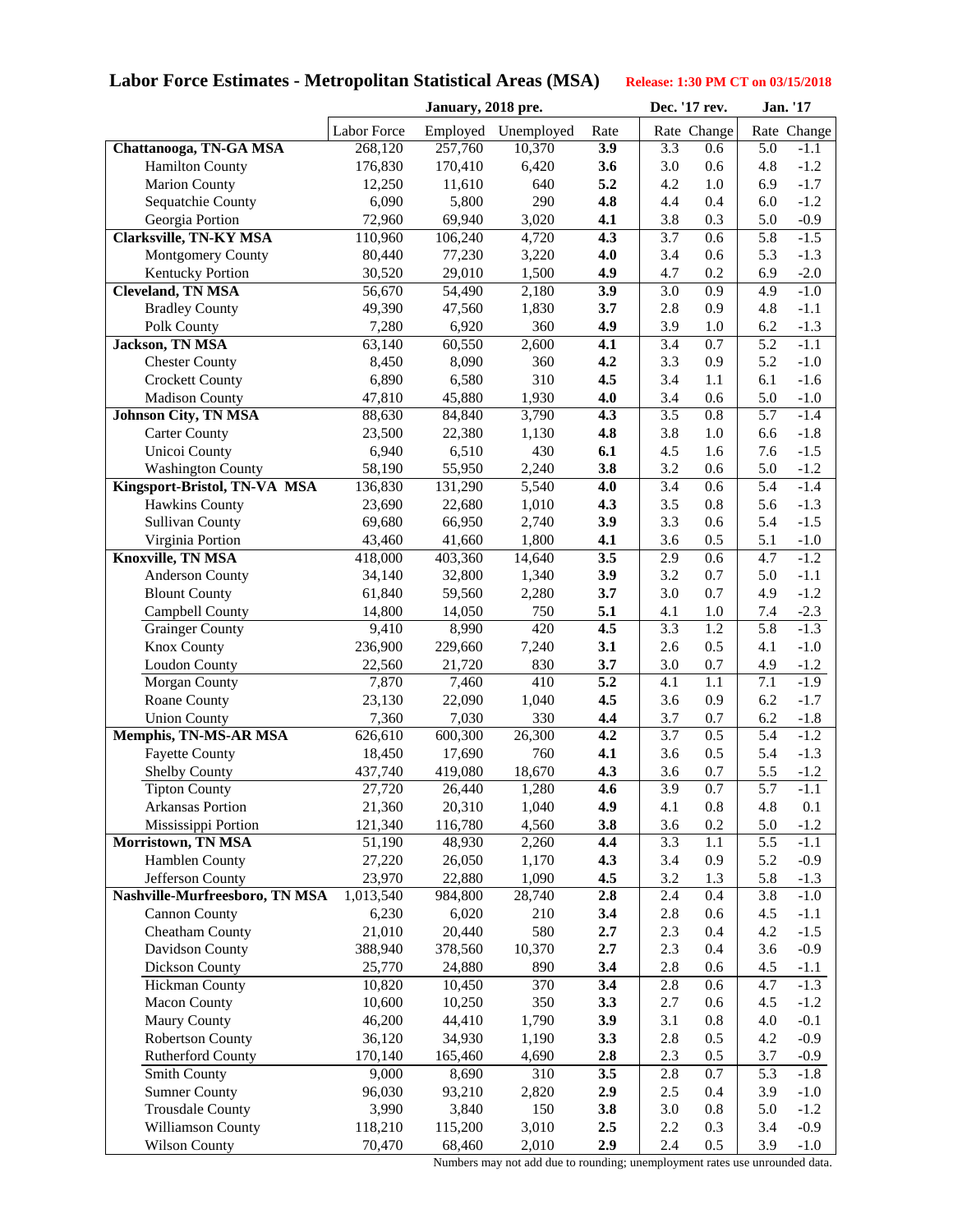# Labor Force Estimates - Micropolitan Statistical Areas Release: 1:30 PM CT on 03/15/2018

|                               | January, 2018 pre. |          |            |      |     | Dec. '17 rev. | Jan. '17 |             |
|-------------------------------|--------------------|----------|------------|------|-----|---------------|----------|-------------|
|                               | <b>Labor Force</b> | Employed | Unemployed | Rate |     | Rate Change   |          | Rate Change |
| Athens (McMinn Co.)           | 22,610             | 21,580   | 1,030      | 4.6  | 3.8 | 0.8           | 5.7      | $-1.1$      |
| Brownsville (Haywood Co.)     | 7,910              | 7,460    | 450        | 5.7  | 4.7 | 1.0           | 6.9      | $-1.2$      |
| Cookeville                    | 48,250             | 46,330   | 1,910      | 4.0  | 3.1 | 0.9           | 5.6      | $-1.6$      |
| Jackson Co.                   | 4,580              | 4,340    | 230        | 5.1  | 4.1 | 1.0           | 7.8      | $-2.7$      |
| Overton Co.                   | 9,630              | 9,200    | 430        | 4.5  | 3.2 | 1.3           | 6.2      | $-1.7$      |
| Putnam Co.                    | 34,040             | 32,790   | 1,250      | 3.7  | 2.9 | 0.8           | 5.1      | $-1.4$      |
| Crossville (Cumberland Co.)   | 23,680             | 22,420   | 1,270      | 5.4  | 4.1 | 1.3           | 7.1      | $-1.7$      |
| Dayton (Rhea Co.)             | 13,140             | 12,250   | 890        | 6.8  | 5.6 | 1.2           | 9.0      | $-2.2$      |
| Dyersburg (Dyer Co.)          | 15,950             | 15,130   | 820        | 5.1  | 4.1 | 1.0           | 6.8      | $-1.7$      |
| Greeneville (Greene Co.)      | 30,790             | 29,300   | 1,490      | 4.8  | 4.0 | 0.8           | 6.5      | $-1.7$      |
| Lawrenceburg (Lawrence Co.)   | 17,920             | 17,080   | 840        | 4.7  | 3.9 | 0.8           | 5.8      | $-1.1$      |
| Lewisburg (Marshall Co.)      | 15,730             | 15,170   | 570        | 3.6  | 2.9 | 0.7           | 4.3      | $-0.7$      |
| Martin (Weakley Co.)          | 15,740             | 15,050   | 690        | 4.4  | 3.6 | 0.8           | 5.7      | $-1.3$      |
| McMinnville (Warren Co.)      | 16,710             | 16,030   | 690        | 4.1  | 3.2 | 0.9           | 5.0      | $-0.9$      |
| Newport (Cocke Co.)           | 14,430             | 13,490   | 940        | 6.5  | 4.2 | 2.3           | 8.6      | $-2.1$      |
| Paris (Henry Co.)             | 13,980             | 13,300   | 680        | 4.9  | 3.9 | 1.0           | 6.9      | $-2.0$      |
| Sevierville (Sevier Co.)      | 51,250             | 48,100   | 3,150      | 6.1  | 2.9 | 3.2           | 8.3      | $-2.2$      |
| Shelbyville (Bedford Co.)     | 20,460             | 19,690   | 780        | 3.8  | 3.1 | 0.7           | 5.1      | $-1.3$      |
| Tullahoma-Manchester          | 48,170             | 46,460   | 1,710      | 3.6  | 3.0 | 0.6           | 4.9      | $-1.3$      |
| Coffee Co.                    | 25,200             | 24,300   | 900        | 3.6  | 3.0 | 0.6           | 4.8      | $-1.2$      |
| Franklin Co.                  | 19,580             | 18,880   | 710        | 3.6  | 3.1 | 0.5           | 5.2      | $-1.6$      |
| Moore Co.                     | 3,390              | 3,290    | 100        | 3.0  | 2.5 | 0.5           | 4.2      | $-1.2$      |
| Union City, TN-KY             | 14,090             | 13,310   | 780        | 5.5  | 4.6 | 0.9           | 7.8      | $-2.3$      |
| Obion Co.                     | 12,070             | 11,400   | 670        | 5.5  | 4.5 | 1.0           | 7.6      | $-2.1$      |
| Kentucky portion (Fulton Co.) | 2,020              | 1,910    | 110        | 5.5  | 5.3 | 0.2           | 8.6      | $-3.1$      |

with an urbanized area of 10,000 to 50,000 population.

Micropolitan Statistical Areas are a county or counties Numbers may not add due to rounding; unemployment rates use unrounded data.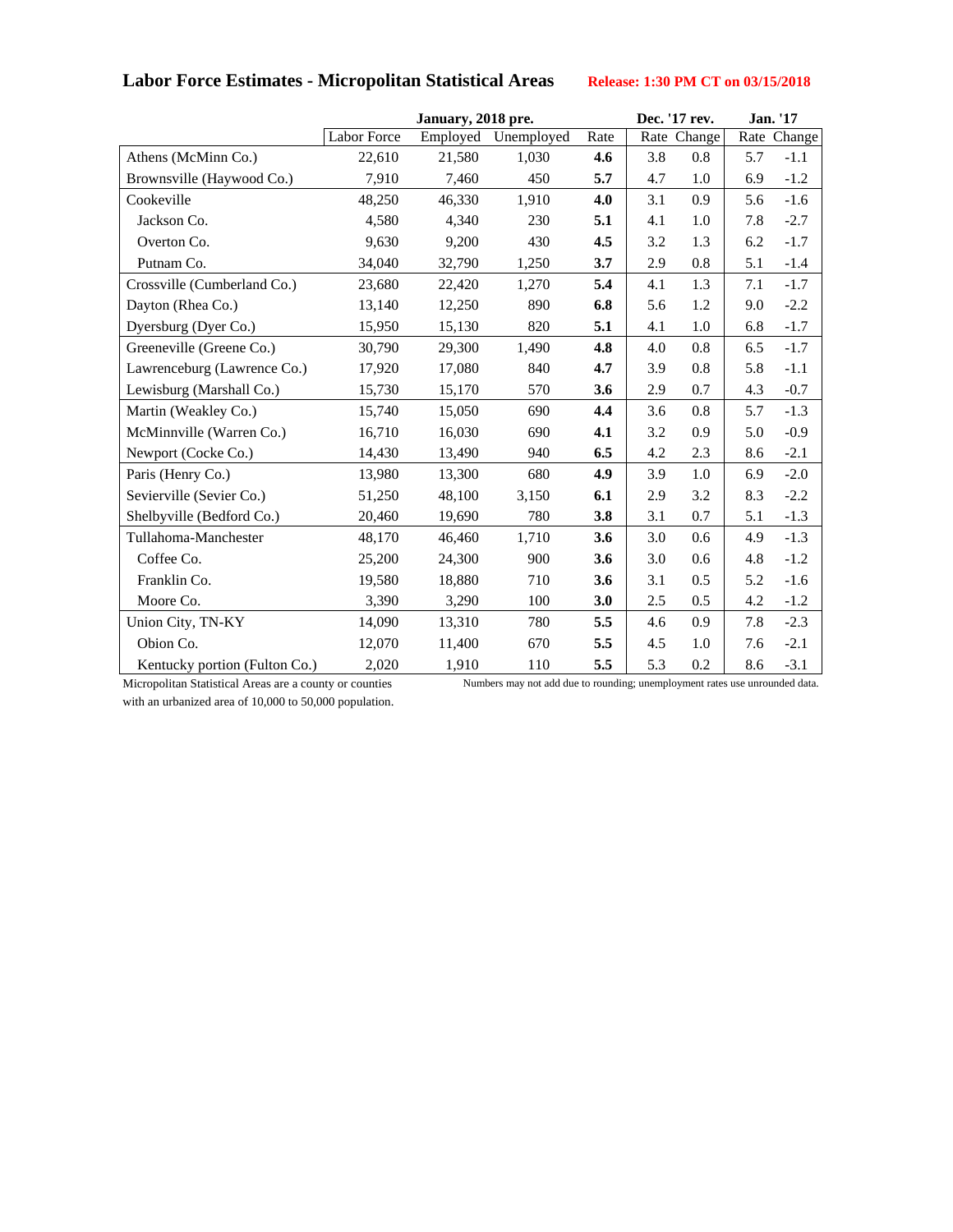## **Labor Force Estimates - Tennessee Counties Release: 1:30 PM CT on 03/15/2018**

|                          |             | January, 2018 pre. |            |      |                  | Dec. '17 rev. | <b>Jan.</b> '17 |        |
|--------------------------|-------------|--------------------|------------|------|------------------|---------------|-----------------|--------|
|                          | Labor Force | Employed           | Unemployed | Rate | Rate             | Change        | Rate            | Change |
| <b>Anderson County</b>   | 34,140      | 32,800             | 1,340      | 3.9  | 3.2              | 0.7           | 5.0             | $-1.1$ |
| <b>Bedford County</b>    | 20,460      | 19,690             | 780        | 3.8  | 3.1              | 0.7           | 5.1             | $-1.3$ |
| <b>Benton County</b>     | 6,840       | 6,400              | 440        | 6.5  | 5.0              | 1.5           | 7.4             | $-0.9$ |
| <b>Bledsoe County</b>    | 4,310       | 4,040              | 270        | 6.2  | 5.3              | 0.9           | 7.8             | $-1.6$ |
| <b>Blount County</b>     | 61,840      | 59,560             | 2,280      | 3.7  | 3.0              | 0.7           | 4.9             | $-1.2$ |
| <b>Bradley County</b>    | 49,390      | 47,560             | 1,830      | 3.7  | 2.8              | 0.9           | 4.8             | $-1.1$ |
| Campbell County          | 14,800      | 14,050             | 750        | 5.1  | 4.1              | 1.0           | 7.4             | $-2.3$ |
| <b>Cannon County</b>     | 6,230       | 6,020              | 210        | 3.4  | 2.8              | 0.6           | 4.5             | $-1.1$ |
| <b>Carroll County</b>    | 11,900      | 11,240             | 660        | 5.5  | 4.4              | 1.1           | 7.2             | $-1.7$ |
| <b>Carter County</b>     | 23,500      | 22,380             | 1,130      | 4.8  | 3.8              | 1.0           | 6.6             | $-1.8$ |
| Cheatham County          | 21,010      | 20,440             | 580        | 2.7  | 2.3              | 0.4           | 4.2             | $-1.5$ |
| <b>Chester County</b>    | 8,450       | 8,090              | 360        | 4.2  | 3.3              | 0.9           | 5.2             | $-1.0$ |
| Claiborne County         | 12,610      | 12,020             | 590        | 4.7  | 3.9              | $0.8\,$       | 6.8             | $-2.1$ |
| Clay County              | 3,060       | 2,890              | 170        | 5.6  | 4.6              | 1.0           | 7.9             | $-2.3$ |
| <b>Cocke County</b>      | 14,430      | 13,490             | 940        | 6.5  | 4.2              | 2.3           | 8.6             | $-2.1$ |
| Coffee County            | 25,200      | 24,300             | 900        | 3.6  | 3.0              | 0.6           | 4.8             | $-1.2$ |
| <b>Crockett County</b>   | 6,890       | 6,580              | 310        | 4.5  | 3.4              | 1.1           | 6.1             | $-1.6$ |
| <b>Cumberland County</b> | 23,680      | 22,420             | 1,270      | 5.4  | 4.1              | 1.3           | 7.1             | $-1.7$ |
| Davidson County          | 388,940     | 378,560            | 10,370     | 2.7  | 2.3              | 0.4           | 3.6             | $-0.9$ |
| Decatur County           | 4,660       | 4,390              | 270        | 5.8  | 4.6              | 1.2           | 7.6             | $-1.8$ |
| DeKalb County            | 7,720       | 7,350              | 370        | 4.7  | 3.9              | $0.8\,$       | 6.2             | $-1.5$ |
| Dickson County           | 25,770      | 24,880             | 890        | 3.4  | 2.8              | 0.6           | 4.5             | $-1.1$ |
| Dyer County              | 15,950      | 15,130             | 820        | 5.1  | 4.1              | $1.0\,$       | 6.8             | $-1.7$ |
| <b>Fayette County</b>    | 18,450      | 17,690             | 760        | 4.1  | 3.6              | 0.5           | 5.4             | $-1.3$ |
| <b>Fentress County</b>   | 7,050       | 6,730              | 320        | 4.5  | 3.9              | 0.6           | 5.8             | $-1.3$ |
| Franklin County          | 19,580      | 18,880             | 710        | 3.6  | 3.1              | 0.5           | 5.2             | $-1.6$ |
| Gibson County            | 21,250      | 20,250             | 1,000      | 4.7  | 3.8              | 0.9           | 6.2             | $-1.5$ |
| <b>Giles County</b>      | 15,710      | 15,100             | 610        | 3.9  | 3.2              | 0.7           | 4.2             | $-0.3$ |
| <b>Grainger County</b>   | 9,410       | 8,990              | 420        | 4.5  | 3.3              | 1.2           | 5.8             | $-1.3$ |
| <b>Greene County</b>     | 30,790      | 29,300             | 1,490      | 4.8  | 4.0              | 0.8           | 6.5             | $-1.7$ |
| <b>Grundy County</b>     | 4,880       | 4,640              | 240        | 5.0  | 4.2              | 0.8           | 6.6             | $-1.6$ |
| Hamblen County           | 27,220      | 26,050             | 1,170      | 4.3  | 3.4              | 0.9           | 5.2             | $-0.9$ |
| <b>Hamilton County</b>   | 176,830     | 170,410            | 6,420      | 3.6  | 3.0              | $0.6\,$       | 4.8             | $-1.2$ |
| <b>Hancock County</b>    | 2,050       | 1,940              | 110        | 5.3  | 4.3              | $1.0\,$       | 8.0             | $-2.7$ |
| Hardeman County          | 9,220       | 8,700              | 510        | 5.6  | 5.0              | 0.6           | 6.8             | $-1.2$ |
| <b>Hardin County</b>     | 10,440      | 9,930              | 510        | 4.8  | 3.9              | 0.9           | 6.4             | $-1.6$ |
| <b>Hawkins County</b>    | 23,690      | 22,680             | 1,010      | 4.3  | $\overline{3.5}$ | 0.8           | 5.6             | $-1.3$ |
| <b>Haywood County</b>    | 7,910       | 7,460              | 450        | 5.7  | 4.7              | 1.0           | 6.9             | $-1.2$ |
| Henderson County         | 11,920      | 11,260             | 660        | 5.6  | 4.4              | 1.2           | $8.0\,$         | $-2.4$ |
| Henry County             | 13,980      | 13,300             | 680        | 4.9  | 3.9              | 1.0           | 6.9             | $-2.0$ |
| <b>Hickman County</b>    | 10,820      | 10,450             | 370        | 3.4  | 2.8              | 0.6           | 4.7             | $-1.3$ |
| <b>Houston County</b>    | 3,200       | 2,980              | 220        | 6.8  | 5.4              | 1.4           | 7.9             | $-1.1$ |
| Humphreys County         | 8,990       | 8,530              | 460        | 5.1  | 3.9              | 1.2           | 6.2             | $-1.1$ |
| <b>Jackson County</b>    | 4,580       | 4,340              | 230        | 5.1  | 4.1              | $1.0\,$       | 7.8             | $-2.7$ |
| Jefferson County         | 23,970      | 22,880             | 1,090      | 4.5  | 3.2              | 1.3           | 5.8             | $-1.3$ |
| <b>Johnson County</b>    | 7,590       | 7,270              | 330        | 4.3  | 3.3              | 1.0           | 6.2             | $-1.9$ |
| <b>Knox County</b>       | 236,900     | 229,660            | 7,240      | 3.1  | 2.6              | $0.5\,$       | 4.1             | $-1.0$ |
| Lake County              | 1,850       | 1,730              | 120        | 6.4  | 4.8              | 1.6           | 10.1            | $-3.7$ |

 To see maps of state, metropolitan area, and county unemployment rates, go to the Bureau of Labor Statistics web site: **http://data.bls.gov/map/servlet/map.servlet.MapToolServlet?survey=la** 

This site will be updated with state data on 03/12/2018 and with metro/county data on 03/16/2018.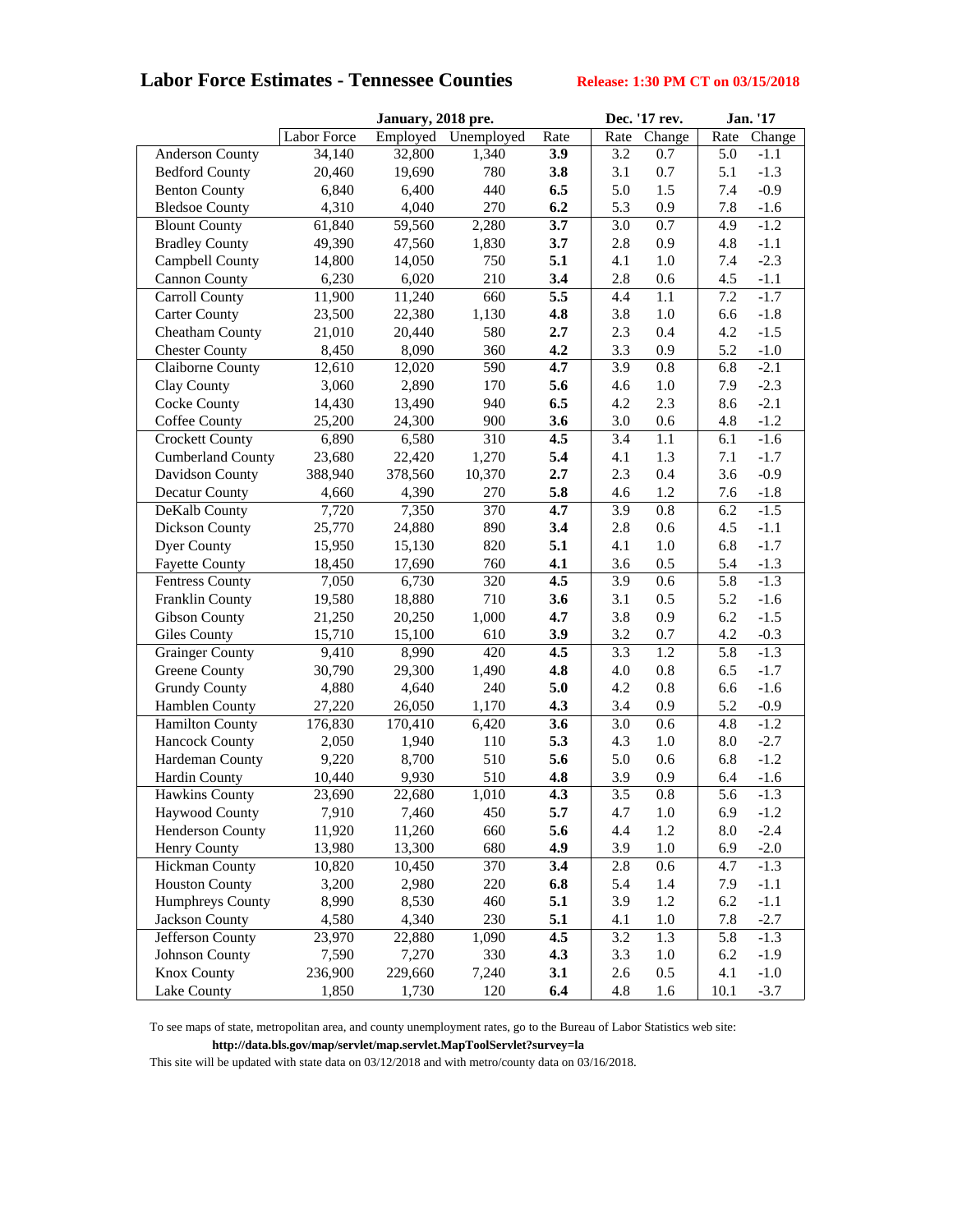### **Labor Force Estimates - Tennessee Counties (cont.) Release: 1:30 PM CT on 03/15/2018**

|                                              |                   | January, 2018 pre. |                | Dec. '17 rev. |            | Jan. '17                    |            |                  |
|----------------------------------------------|-------------------|--------------------|----------------|---------------|------------|-----------------------------|------------|------------------|
|                                              | Labor Force       | Employed           | Unemployed     | Rate          | Rate       | Change                      | Rate       | Change           |
| Lauderdale County                            | 9,480             | 8,880              | 590            | 6.3           | 5.1        | 1.2                         | 8.0        | $-1.7$           |
| <b>Lawrence County</b>                       | 17,920            | 17,080             | 840            | 4.7           | 3.9        | 0.8                         | 5.8        | $-1.1$           |
| Lewis County                                 | 4,950             | 4,690              | 250            | 5.1           | 4.2        | 0.9                         | 6.6        | $-1.5$           |
| <b>Lincoln County</b>                        | 16,120            | 15,580             | 530            | 3.3           | 2.8        | 0.5                         | 4.5        | $-1.2$           |
| <b>Loudon County</b>                         | 22,560            | 21,720             | 830            | 3.7           | 3.0        | $0.7\,$                     | 4.9        | $-1.2$           |
| <b>Macon County</b>                          | 10,600            | 10,250             | 350            | 3.3           | 2.7        | 0.6                         | 4.5        | $-1.2$           |
| <b>Madison County</b>                        | 47,810            | 45,880             | 1,930          | 4.0           | 3.4        | 0.6                         | 5.0        | $-1.0$           |
| <b>Marion County</b>                         | 12,250            | 11,610             | 640            | 5.2           | 4.2        | 1.0                         | 6.9        | $-1.7$           |
| Marshall County                              | 15,730            | 15,170             | 570            | 3.6           | 2.9        | 0.7                         | 4.3        | $-0.7$           |
| <b>Maury County</b>                          | 46,200            | 44,410             | 1,790          | 3.9           | 3.1        | $0.8\,$                     | 4.0        | $-0.1$           |
| <b>McMinn County</b>                         | 22,610            | 21,580             | 1,030          | 4.6           | 3.8        | 0.8                         | 5.7        | $-1.1$           |
| <b>McNairy County</b>                        | 8,400             | 7,910              | 490            | 5.9           | 4.8        | 1.1                         | 7.6        | $-1.7$           |
| Meigs County                                 | 5,020             | 4,760              | 260            | 5.1           | 4.2        | 0.9                         | 6.9        | $-1.8$           |
| Monroe County                                | 19,760            | 18,970             | 790            | 4.0           | 3.3        | 0.7                         | 5.5        | $-1.5$           |
| Montgomery County                            | 80,450            | 77,230             | 3,220          | 4.0           | 3.4        | 0.6                         | 5.3        | $-1.3$           |
| Moore County                                 | 3,390             | 3,290              | 100            | 3.0           | 2.5        | 0.5                         | 4.2        | $-1.2$           |
| Morgan County                                | 7,870             | 7,460              | 410            | 5.2           | 4.1        | 1.1                         | 7.1        | $-1.9$           |
| <b>Obion County</b>                          | 12,070            | 11,400             | 670            | 5.5           | 4.5        | 1.0                         | 7.6        | $-2.1$           |
| <b>Overton County</b>                        | 9,630             | 9,200              | 430            | 4.5           | 3.2        | 1.3                         | 6.2        | $-1.7$           |
| Perry County                                 | 3,280             | 3,130              | 160            | 4.8           | 3.9        | 0.9                         | 7.3        | $-2.5$           |
| <b>Pickett County</b>                        | 2,410             | 2,310              | 110            | 4.4           | 3.5        | 0.9                         | 6.8        | $-2.4$           |
| Polk County                                  | 7,280             | 6,920              | 360            | 4.9           | 3.9        | $1.0\,$                     | 6.2        | $-1.3$           |
| <b>Putnam County</b>                         | 34,040            | 32,790             | 1,250          | 3.7           | 2.9        | 0.8                         | 5.1        | $-1.4$           |
| Rhea County                                  | 13,140            | 12,250             | 890            | 6.8           | 5.6        | 1.2                         | 9.0        | $-2.2$           |
| Roane County                                 | 23,130            | 22,090             | 1,040          | 4.5           | 3.6        | 0.9                         | 6.2        | $-1.7$           |
| Robertson County                             | 36,120            | 34,930             | 1,190          | 3.3           | 2.8        | 0.5                         | 4.2        | $-0.9$           |
| Rutherford County                            | 170,140           | 165,460            | 4,690          | 2.8           | 2.3        | 0.5                         | 3.7        | $-0.9$           |
| <b>Scott County</b>                          | 8,250             | 7,860              | 390            | 4.8           | 3.7        | 1.1                         | 8.1        | $-3.3$           |
| Sequatchie County                            | 6,090             | 5,800              | 290            | 4.8           | 4.4        | 0.4                         | 6.0        | $-1.2$           |
| Sevier County                                | 51,250            | 48,100             | 3,150          | 6.1           | 2.9        | 3.2                         | 8.3        | $-2.2$           |
| Shelby County                                | 437,740           | 419,080            | 18,670         | 4.3           | 3.6        | 0.7                         | 5.5        | $-1.2$           |
| <b>Smith County</b>                          | 9,000             | 8,690              | 310            | 3.5           | 2.8        | 0.7                         | 5.3        | $-1.8$           |
| <b>Stewart County</b>                        | 5,160             | 4,870              | 300            | 5.7           | 4.4        | 1.3                         | 7.9        | $-2.2$           |
| <b>Sullivan County</b>                       | 69,680            | 66,950             | 2,740          | 3.9           | 3.3        | 0.6                         | 5.4        | $-1.5$           |
| <b>Sumner County</b>                         | 96,030            | 93,210             | 2,820          | 2.9           | 2.5        | 0.4                         | 3.9        | $-1.0$           |
| <b>Tipton County</b>                         | 27,720            | 26,440             | 1,280          | 4.6           | 3.9        | 0.7                         | 5.7        | $-1.1$           |
| <b>Trousdale County</b>                      | 3,990             | 3,840              | 150            | 3.8           | 3.0        | 0.8                         | 5.0        | $-1.2$           |
| Unicoi County<br><b>Union County</b>         | 6,940             | 6,510              | 430            | 6.1           | 4.5        | 1.6                         | 7.6        | $-1.5$           |
| Van Buren County                             | 7,360             | 7,030<br>2,010     | 330<br>100     | 4.4<br>4.7    | 3.7        | 0.7                         | 6.2        | $-1.8$           |
|                                              | 2,100             |                    |                |               | 3.6        | $1.1\,$<br>$\overline{0.9}$ | 6.1        | $-1.4$           |
| Warren County<br><b>Washington County</b>    | 16,710            | 16,030             | 690            | 4.1           | 3.2        |                             | 5.0        | $-0.9$           |
|                                              | 58,190<br>6,150   | 55,950             | 2,240<br>350   | 3.8<br>5.7    | 3.2<br>4.5 | 0.6<br>1.2                  | 5.0        | $-1.2$           |
| <b>Wayne County</b><br><b>Weakley County</b> |                   | 5,800              |                |               |            |                             | 8.0        | $-2.3$           |
| White County                                 | 15,740            | 15,050             | 690<br>470     | 4.4<br>3.9    | 3.6<br>3.3 | 0.8                         | 5.7<br>5.3 | $-1.3$           |
| Williamson County                            | 11,950            | 11,480<br>115,200  |                | 2.5           | 2.2        | 0.6<br>0.3                  | 3.4        | $-1.4$           |
| <b>Wilson County</b>                         | 118,210<br>70,470 | 68,460             | 3,010<br>2,010 | 2.9           | 2.4        | $0.5\,$                     | 3.9        | $-0.9$<br>$-1.0$ |
|                                              |                   |                    |                |               |            |                             |            |                  |

Numbers may not add due to rounding; unemployment rates use unrounded data.

 **(December, 2017 to January, 2018) (January, 2018)** Rate decreased in 0 counties Rate increased in 95 counties Rate remained the same in 0 counties

#### **County Unemployment Rate Change: County Unemployment Rate Range:**

Rate is less than 5.0% in 65 counties Rate is 5.0% or greater, but less than 10.0% in 30 counties Rate is 10.0% or greater in 0 counties Rate is 20.0% or greater in 0 counties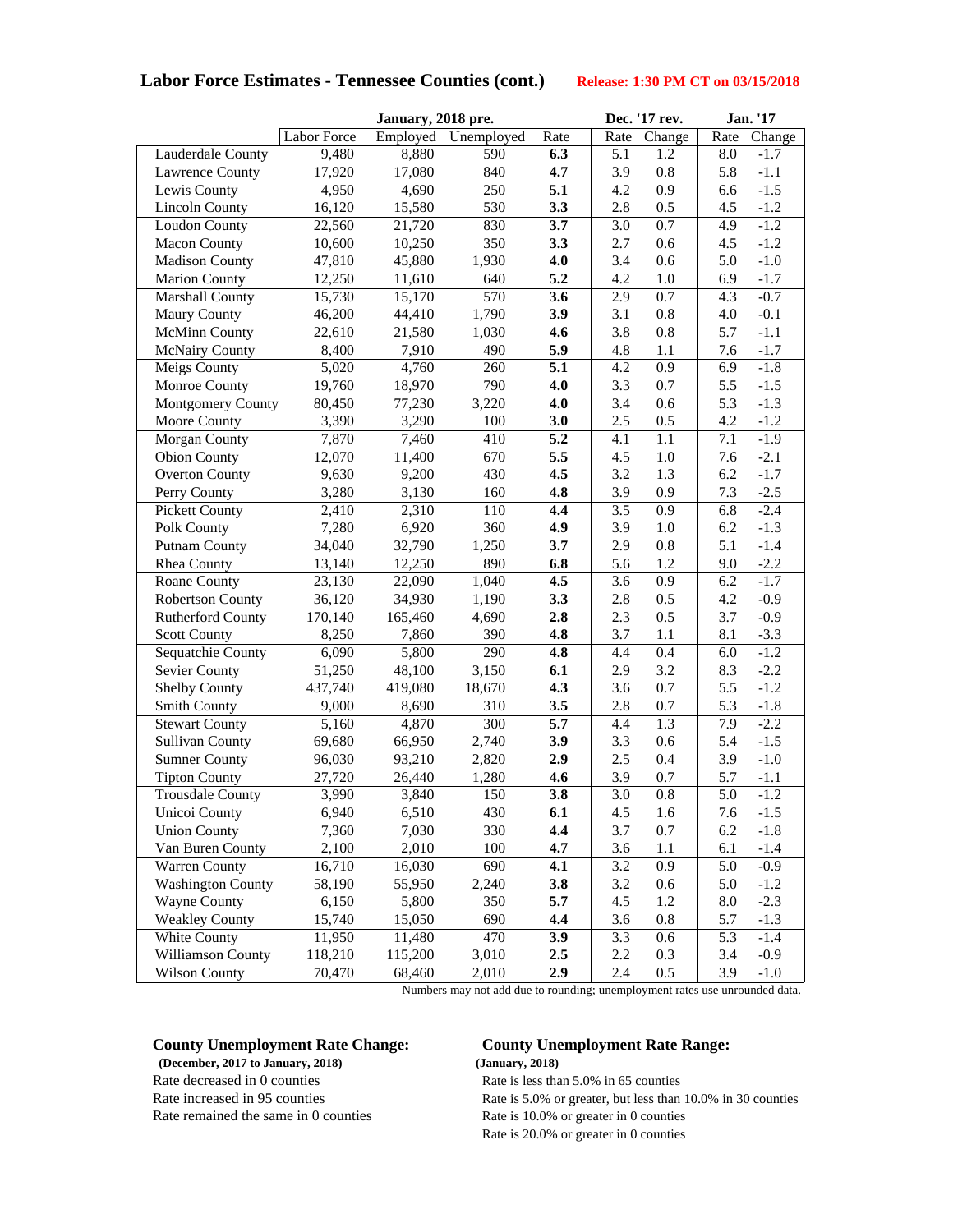# **Labor Force Estimates - Tennessee Cities \* Release: 1:30 PM CT on 03/15/2018**

|                 |                                                | January, 2018 pre. |                                                                             |      | Dec. '17 rev. |         | Jan. '17 |             |
|-----------------|------------------------------------------------|--------------------|-----------------------------------------------------------------------------|------|---------------|---------|----------|-------------|
|                 | <b>Labor Force</b>                             | Employed           | Unemployed                                                                  | Rate | Rate          | Change  |          | Rate Change |
| <b>Bartlett</b> | 30,670                                         | 29,720             | 950                                                                         | 3.1  | 2.5           | 0.6     | 4.1      | $-1.0$      |
| Brentwood       | 21,690                                         | 21,170             | 520                                                                         | 2.4  | 2.1           | 0.3     | 3.5      | $-1.1$      |
| <b>Bristol</b>  | 11,760                                         | 11,340             | 430                                                                         | 3.6  | 3.1           | 0.5     | 5.4      | $-1.8$      |
| Chattanooga     | 83,770                                         | 80,450             | 3,320                                                                       | 4.0  | 3.3           | 0.7     | 5.1      | $-1.1$      |
| Clarksville     | 59,660                                         | 57,110             | 2,550                                                                       | 4.3  | 3.6           | 0.7     | 5.5      | $-1.2$      |
| Cleveland       | 20,350                                         | 19,580             | 770                                                                         | 3.8  | 2.9           | 0.9     | 4.7      | $-0.9$      |
| Collierville    | 25,120                                         | 24,420             | 710                                                                         | 2.8  | 2.5           | 0.3     | 4.0      | $-1.2$      |
| Columbia        | 17,770                                         | 16,980             | 800                                                                         | 4.5  | 3.6           | 0.9     | 4.3      | 0.2         |
| Cookeville      | 13,820                                         | 13,280             | 540                                                                         | 3.9  | 3.2           | 0.7     | 5.3      | $-1.4$      |
| Franklin        | 42,690                                         | 41,640             | 1,060                                                                       | 2.5  | 2.1           | 0.4     | 3.2      | $-0.7$      |
| Gallatin        | 18,570                                         | 17,960             | 610                                                                         | 3.3  | 2.7           | 0.6     | 4.0      | $-0.7$      |
| Germantown      | 19,730                                         | 19,190             | 540                                                                         | 2.8  | 2.4           | 0.4     | 3.6      | $-0.8$      |
| Hendersonville  | 31,910                                         | 31,050             | 860                                                                         | 2.7  | 2.4           | 0.3     | 3.7      | $-1.0$      |
| Jackson         | 31,530                                         | 30,170             | 1,350                                                                       | 4.3  | 3.6           | 0.7     | 5.3      | $-1.0$      |
| Johnson City    | 30,730                                         | 29,620             | 1,110                                                                       | 3.6  | 3.0           | 0.6     | 4.8      | $-1.2$      |
| Kingsport       | 22,550                                         | 21,600             | 950                                                                         | 4.2  | 3.5           | 0.7     | 5.7      | $-1.5$      |
| Knoxville       | 95,470                                         | 92,390             | 3,080                                                                       | 3.2  | 2.8           | 0.4     | 4.3      | $-1.1$      |
| LaVergne        | 18,790                                         | 18,260             | 540                                                                         | 2.9  | 2.4           | 0.5     | 3.8      | $-0.9$      |
| Lebanon         | 14,810                                         | 14,300             | 510                                                                         | 3.5  | 2.8           | 0.7     | 4.3      | $-0.8$      |
| Maryville       | 13,600                                         | 13,160             | 440                                                                         | 3.2  | 2.7           | 0.5     | 4.2      | $-1.0$      |
| Memphis         | 291,890                                        | 278,050            | 13,840                                                                      | 4.7  | 4.0           | 0.7     | 6.1      | $-1.4$      |
| Morristown      | 11,420                                         | 10,920             | 510                                                                         | 4.4  | 3.6           | $0.8\,$ | 5.5      | $-1.1$      |
| Mount Juliet    | 17,970                                         | 17,490             | 480                                                                         | 2.7  | 2.2           | 0.5     | 3.4      | $-0.7$      |
| Murfreesboro    | 74,110                                         | 72,080             | 2,030                                                                       | 2.7  | 2.3           | 0.4     | 3.8      | $-1.1$      |
| Nashville       | 388,940                                        | 378,560            | 10,370                                                                      | 2.7  | 2.3           | 0.4     | 3.6      | $-0.9$      |
| Oak Ridge       | 14,210                                         | 13,700             | 520                                                                         | 3.6  | 3.0           | 0.6     | 4.5      | $-0.9$      |
| Smyrna          | 26,710                                         | 25,980             | 740                                                                         | 2.8  | 2.3           | 0.5     | 3.6      | $-0.8$      |
| Spring Hill     | 20,660                                         | 20,020             | 640                                                                         | 3.1  | 2.6           | 0.5     | 3.5      | $-0.4$      |
|                 | *Cities have a population of more than 25,000. |                    | Numbers may not add due to rounding; unemployment rates use unrounded data. |      |               |         |          |             |

### **Lowest County Unemployment Rates County Unemployment Rates**

|                |                | Jan. pre.    |      |                | Jan. pre.    |
|----------------|----------------|--------------|------|----------------|--------------|
| Rank           | County         | Rate $(\% )$ | Rank | County         | Rate $(\% )$ |
|                | Williamson Co. | 2.5          | 95   | Houston Co.    | 6.8          |
| $\overline{2}$ | Davidson Co.   | 2.7          | 94   | Rhea Co.       | 6.8          |
| 3              | Cheatham Co.   | 2.7          | 93   | Cocke Co.      | 6.5          |
| 4              | Rutherford Co. | 2.8          | 92   | Benton Co.     | 6.5          |
| 5              | Wilson Co.     | 2.9          | 91   | Lake Co.       | 6.4          |
| 6              | Sumner Co.     | 2.9          | 90   | Lauderdale Co. | 6.3          |
| 7              | Moore Co.      | 3.0          | 89   | Bledsoe Co.    | 6.2          |
| 8              | Knox Co.       | 3.1          | 88   | Sevier Co.     | 6.1          |
| 9              | Robertson Co.  | 3.3          | 87   | Unicoi Co.     | 6.1          |
| 10             | Lincoln Co.    | 3.3          | 86   | McNairy Co.    | 5.9          |
|                |                |              |      |                |              |

# **Highest**

| Jan. pre.   |      |                | Jan. pre.  |
|-------------|------|----------------|------------|
| Rate $(\%)$ | Rank | County         | Rate $(\%$ |
| 2.5         | 95   | Houston Co.    | 6.8        |
| 2.7         | 94   | Rhea Co.       | 6.8        |
| 2.7         | 93   | Cocke Co.      | 6.5        |
| 2.8         | 92   | Benton Co.     | 6.5        |
| 2.9         | 91   | Lake Co.       | 6.4        |
| 2.9         | 90   | Lauderdale Co. | 6.3        |
| 3.0         | 89   | Bledsoe Co.    | 6.2        |
| 3.1         | 88   | Sevier Co.     | 6.1        |
| 3.3         | 87   | Unicoi Co.     | 6.1        |
| 3.3         | 86   | McNairy Co.    | 5.9        |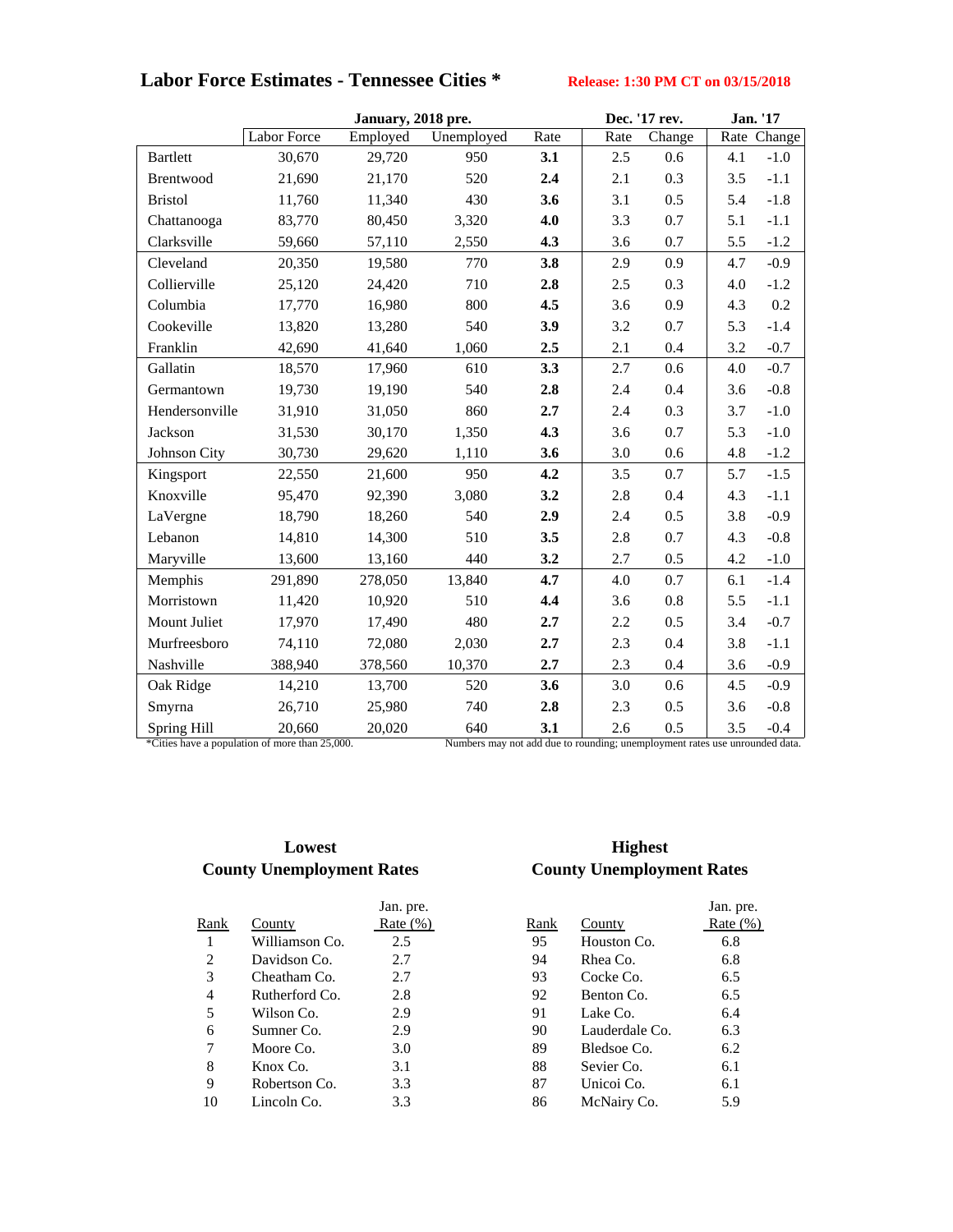# Labor Force Estimates -- December 2017 (revised) Release: 1:30 PM CT on 03/15/2018

|                                       |                     |             |                     | Unemp.           |                                                                             |             |         |                              | Unemp. |
|---------------------------------------|---------------------|-------------|---------------------|------------------|-----------------------------------------------------------------------------|-------------|---------|------------------------------|--------|
| (seasonally adjusted)                 | Labor Force         | Employed    | Unemployed Rate (%) |                  | Counties                                                                    | Labor Force |         | Employed Unemployed Rate (%) |        |
| <b>United States</b>                  | 160,597,000         | 154,021,000 | 6,576,000           | 4.1              | Henderson County                                                            | 11,850      | 11,330  | 520                          | 4.4    |
| Tennessee                             | 3,218,600           | 3,111,800   | 106,700             | 3.3              | Henry County                                                                | 14,020      | 13,480  | 550                          | 3.9    |
|                                       |                     |             |                     |                  | Hickman County                                                              | 10,830      | 10,530  | 310                          | 2.8    |
| (not seasonally adjusted)             |                     |             |                     |                  | <b>Houston County</b>                                                       | 3,190       | 3,010   | 170                          | 5.4    |
| <b>United States</b>                  | 159,880,000         | 153,602,000 | 6,278,000           | 3.9              | Humphreys County                                                            | 8,860       | 8,510   | 350                          | 3.9    |
| Tennessee                             | 3,202,700           | 3,103,700   | 99,000              | 3.1              | Jackson County                                                              | 4,580       | 4,390   | 190                          | 4.1    |
|                                       |                     |             |                     |                  | Jefferson County                                                            | 23,890      | 23,120  | 770                          | 3.2    |
| <b>Metropolitan Statistical Areas</b> |                     |             |                     |                  | Johnson County                                                              | 7,570       | 7,320   | 250                          | 3.3    |
| Chattanooga                           | 268,120             | 259,170     | 8,950               | 3.3              | <b>Knox County</b>                                                          | 236,410     | 230,340 | 6,070                        | 2.6    |
| Clarksville                           | 110,840             | 106,720     | 4,120               | 3.7              | Lake County                                                                 | 1,840       | 1,750   | 90                           | 4.8    |
| Cleveland                             | 60,260              | 58,470      | 1,790               | 3.0              | Lauderdale County                                                           | 9,440       | 8,960   | 480                          | 5.1    |
| Jackson                               |                     |             |                     |                  |                                                                             |             |         |                              |        |
|                                       | 63,780              | 61,590      | 2,180               | 3.4              | Lawrence County                                                             | 17,870      | 17,180  | 690                          | 3.9    |
| Johnson City                          | 89,950              | 86,850      | 3,110               | 3.5              | Lewis County                                                                | 4,960       | 4,750   | 210                          | 4.2    |
| Kingsport-Bristol                     | 136,440             | 131,760     | 4,680               | 3.4              | <b>Lincoln County</b>                                                       | 16,210      | 15,750  | 460                          | 2.8    |
| Knoxville                             | 416,710             | 404,700     | 12,020              | 2.9              | Loudon County                                                               | 22,540      | 21,860  | 690                          | 3.0    |
| Memphis                               | 634,910             | 611,690     | 23,230              | 3.7              | <b>Macon County</b>                                                         | 10,670      | 10,390  | 290                          | 2.7    |
| Morristown                            | 51,150              | 49,450      | 1,700               | 3.3              | <b>Madison County</b>                                                       | 48,290      | 46,620  | 1,660                        | 3.4    |
| Nashville-Murfreesboro                | 1,015,900           | 991,650     | 24,250              | 2.4              | <b>Marion County</b>                                                        | 12,210      | 11,690  | 520                          | 4.2    |
|                                       |                     |             |                     |                  | Marshall County                                                             | 15,650      | 15,190  | 460                          | 2.9    |
| Counties                              |                     |             |                     |                  | Maury County                                                                | 46,170      | 44,740  | 1,430                        | 3.1    |
| Anderson County                       | 33,980              | 32,880      | 1,100               | 3.2              | <b>McMinn County</b>                                                        | 22,540      | 21,690  | 860                          | 3.8    |
| <b>Bedford County</b>                 | 20,480              | 19,840      | 640                 | 3.1              | <b>McNairy County</b>                                                       | 8,380       | 7,970   | 410                          | 4.8    |
| <b>Benton County</b>                  | 6,750               | 6,410       | 340                 | 5.0              | Meigs County                                                                | 5,040       | 4,830   | 210                          | 4.2    |
| <b>Bledsoe County</b>                 | 4,300               | 4,070       | 230                 | 5.3              | Monroe County                                                               | 19,720      | 19,060  | 650                          | 3.3    |
| <b>Blount County</b>                  | 61,590              | 59,760      | 1,830               | 3.0              | Montgomery County                                                           | 80,370      | 77,670  | 2,700                        | 3.4    |
| <b>Bradley County</b>                 | 52,530              | 51,040      | 1,490               | 2.8              | Moore County                                                                | 3,530       | 3,450   | 90                           | 2.5    |
| Campbell County                       | 14,700              | 14,090      | 610                 | 4.1              | Morgan County                                                               | 7,820       | 7,510   | 320                          | 4.1    |
| <b>Cannon County</b>                  | 6,250               | 6,080       | 180                 | 2.8              | <b>Obion County</b>                                                         | 12,010      | 11,470  | 550                          | 4.5    |
| Carroll County                        | 11,880              | 11,350      | 530                 | 4.4              | <b>Overton County</b>                                                       | 9,640       | 9,330   | 310                          | 3.2    |
| <b>Carter County</b>                  | 23,790              | 22,880      | 910                 | 3.8              | Perry County                                                                | 3,260       | 3,130   | 130                          | 3.9    |
| Cheatham County                       | 21,050              | 20,560      | 490                 | 2.3              | <b>Pickett County</b>                                                       | 2,400       | 2,320   | 90                           | 3.5    |
| <b>Chester County</b>                 | 8,520               | 8,240       | 280                 | 3.3              | Polk County                                                                 | 7,730       | 7,430   | 300                          | 3.9    |
| Claiborne County                      | 12,620              | 12,130      | 490                 | 3.9              | Putnam County                                                               | 34,350      | 33,350  | 1,000                        | 2.9    |
| Clay County                           | 3,080               | 2,940       | 140                 | 4.6              | Rhea County                                                                 | 13,080      | 12,350  | 730                          | 5.6    |
|                                       |                     |             |                     |                  |                                                                             |             |         | 830                          |        |
| Cocke County                          | 14,270              | 13,670      | 600                 | 4.2              | Roane County                                                                | 23,010      | 22,180  |                              | 3.6    |
| Coffee County                         | 25,040              | 24,280      | 760                 | 3.0              | <b>Robertson County</b>                                                     | 36,280      | 35,270  | 1,010                        | 2.8    |
| <b>Crockett County</b>                | 6,970               | 6,730       | 240                 | 3.4              | <b>Rutherford County</b>                                                    | 170,580     | 166,640 | 3,940                        | 2.3    |
| <b>Cumberland County</b>              | 23,540              | 22,560      | 970                 | 4.1              | <b>Scott County</b>                                                         | 8,180       | 7,880   | 300                          | 3.7    |
| Davidson County                       | 389,870             | 381,000     | 8,870               | 2.3              | Sequatchie County                                                           | 6,110       | 5,840   | 270                          | 4.4    |
| Decatur County                        | 4,610               | 4,390       | 210                 | 4.6              | Sevier County                                                               | 51,400      | 49,910  | 1,490                        | 2.9    |
| DeKalb County                         | 7,690               | 7,390       | 300                 | 3.9              | <b>Shelby County</b>                                                        | 442,450     | 426,350 | 16,100                       | 3.6    |
| Dickson County                        | 25,790              | 25,070      | 730                 | 2.8              | <b>Smith County</b>                                                         | 9,020       | 8,770   | 260                          | 2.8    |
| Dyer County                           | 16,080              | 15,420      | 660                 | 4.1              | <b>Stewart County</b>                                                       | 5,130       | 4,900   | 230                          | 4.4    |
| <b>Fayette County</b>                 | 18,730              | 18,060      | 670                 | 3.6              | <b>Sullivan County</b>                                                      | 69,500      | 67,220  | 2,290                        | 3.3    |
| <b>Fentress County</b>                | 7,100               | 6,820       | 270                 | 3.9              | <b>Sumner County</b>                                                        | 96,220      | 93,820  | 2,400                        | 2.5    |
| Franklin County                       | 19,750              | 19,150      | 610                 | 3.1              | <b>Tipton County</b>                                                        | 28,030      | 26,940  | 1,090                        | 3.9    |
| Gibson County                         | 21,410              | 20,590      | 820                 | 3.8              | <b>Trousdale County</b>                                                     | 3,990       | 3,870   | 120                          | 3.0    |
| Giles County                          | 15,650              | 15,160      | 490                 | $3.2\,$          | Unicoi County                                                               | 7,010       | 6,690   | 310                          | 4.5    |
| <b>Grainger County</b>                | 9,340               | 9,040       | 310                 | $\overline{3.3}$ | <b>Union County</b>                                                         | 7,320       | 7,050   | 270                          | 3.7    |
| Greene County                         | 30,760              | 29,530      | 1,230               | 4.0              | Van Buren County                                                            | 2,080       | 2,000   | 70                           | 3.6    |
| <b>Grundy County</b>                  | 4,840               | 4,640       | 200                 | $4.2\,$          | Warren County                                                               | 16,740      | 16,200  | 540                          | 3.2    |
| Hamblen County                        | 27,260              | 26,330      | 930                 | 3.4              | <b>Washington County</b>                                                    | 59,160      | 57,280  | 1,880                        | 3.2    |
| Hamilton County                       | 177,040             | 171,660     | 5,370               | 3.0              | <b>Wayne County</b>                                                         | 6,130       | 5,860   | 270                          | 4.5    |
| <b>Hancock County</b>                 | 2,040               | 1,950       | 90                  | 4.3              | <b>Weakley County</b>                                                       | 15,780      | 15,210  | 570                          | 3.6    |
| Hardeman County                       | 9,280               | 8,820       | 460                 | 5.0              | White County                                                                | 11,980      | 11,590  | 390                          | 3.3    |
| Hardin County                         | 10,380              | 9,970       | 410                 | 3.9              | Williamson County                                                           | 118,510     | 115,940 | 2,570                        | 2.2    |
| Hawkins County                        | $\overline{23,620}$ | 22,790      | 830                 | $\overline{3.5}$ | Wilson County                                                               | 70,670      | 68,990  | 1,680                        | 2.4    |
| Haywood County                        | 7,920               | 7,540       | 380                 | $4.7\,$          |                                                                             |             |         |                              |        |
|                                       |                     |             |                     |                  | Numbers may not add due to rounding; unemployment rates use unrounded data. |             |         |                              |        |

| Unemp.        |                          |                      |                  |                     | Unemp.         |
|---------------|--------------------------|----------------------|------------------|---------------------|----------------|
| Rate (%)      | Counties                 | Labor Force          |                  | Employed Unemployed | Rate (%)       |
| 4.1           | Henderson County         | 11,850               | 11,330           | 520                 | 4.4            |
| 3.3           | <b>Henry County</b>      | 14,020               | 13,480           | 550                 | 3.9            |
|               | <b>Hickman County</b>    | 10,830               | 10,530           | 310                 | 2.8            |
|               | <b>Houston County</b>    | 3,190                | 3,010            | 170                 | 5.4            |
| 3.9           | Humphreys County         | 8,860                | 8,510            | 350                 | 3.9            |
| 3.1           | <b>Jackson County</b>    | 4,580                | 4,390            | 190                 | 4.1            |
|               | Jefferson County         | 23,890               | 23,120           | 770                 | 3.2            |
|               |                          |                      |                  |                     |                |
|               | <b>Johnson County</b>    | 7,570                | 7,320            | 250                 | 3.3            |
| 3.3           | Knox County              | $\overline{236,410}$ | 230,340          | 6,070               | 2.6            |
| 3.7           | Lake County              | 1,840                | 1,750            | 90                  | 4.8            |
| 3.0           | Lauderdale County        | 9,440                | 8,960            | 480                 | 5.1            |
| 3.4           | Lawrence County          | 17,870               | 17,180           | 690                 | 3.9            |
| 3.5           | Lewis County             | 4,960                | 4,750            | 210                 | 4.2            |
| 3.4           | <b>Lincoln County</b>    | 16,210               | 15,750           | 460                 | 2.8            |
| 2.9           | <b>Loudon County</b>     | 22,540               | 21,860           | 690                 | 3.0            |
| 3.7           | <b>Macon County</b>      | 10,670               | 10,390           | 290                 | 2.7            |
| 3.3           | <b>Madison County</b>    | 48,290               | 46,620           | 1,660               | 3.4            |
| 2.4           | <b>Marion County</b>     | 12,210               | 11,690           | 520                 | 4.2            |
|               | Marshall County          | 15,650               | 15,190           | 460                 | 2.9            |
|               | Maury County             | 46,170               | 44,740           | 1,430               | 3.1            |
| 3.2           | <b>McMinn County</b>     | 22,540               | 21,690           | 860                 | 3.8            |
| 3.1           | McNairy County           | 8,380                | 7,970            | 410                 | 4.8            |
| 5.0           | <b>Meigs County</b>      | 5,040                | 4,830            | 210                 | 4.2            |
| 5.3           | Monroe County            |                      |                  | 650                 | 3.3            |
|               |                          | 19,720               | 19,060           |                     |                |
| 3.0           | <b>Montgomery County</b> | 80,370               | 77,670           | 2,700               | 3.4            |
| 2.8           | Moore County             | 3,530                | 3,450            | 90                  | 2.5            |
| 4.1           | Morgan County            | 7,820                | 7,510            | 320                 | 4.1            |
| 2.8           | <b>Obion County</b>      | 12,010               | 11,470           | 550                 | 4.5            |
| 4.4           | Overton County           | 9,640                | 9,330            | 310                 | 3.2            |
| 3.8           | Perry County             | 3,260                | 3,130            | 130                 | 3.9            |
| 2.3           | <b>Pickett County</b>    | 2,400                | 2,320            | 90                  | 3.5            |
| 3.3           | Polk County              | 7,730                | 7,430            | 300                 | 3.9            |
| 3.9           | Putnam County            | 34,350               | 33,350           | 1,000               | 2.9            |
| 4.6           | Rhea County              | 13,080               | 12,350           | 730                 | 5.6            |
| 4.2           | Roane County             | 23,010               | 22,180           | 830                 | 3.6            |
| 3.0           | Robertson County         | 36,280               | 35,270           | 1,010               | 2.8            |
| 3.4           | Rutherford County        | 170,580              | 166,640          | 3,940               | 2.3            |
| 4.1           | <b>Scott County</b>      | 8,180                | 7,880            | 300                 | 3.7            |
| 2.3           | Sequatchie County        | 6,110                | 5,840            | 270                 | 4.4            |
| 4.6           | Sevier County            | 51,400               | 49,910           | 1,490               | 2.9            |
| 3.9           | <b>Shelby County</b>     | 442,450              | 426,350          | 16,100              | 3.6            |
| 2.8           | <b>Smith County</b>      | 9,020                | 8,770            | 260                 | 2.8            |
| 4.1           | <b>Stewart County</b>    | 5,130                | 4,900            | 230                 | 4.4            |
|               |                          | 69,500               |                  | 2,290               |                |
| 3.6           | Sullivan County          |                      | 67,220<br>93,820 |                     | 3.3<br>2.5     |
| 3.9           | <b>Sumner County</b>     | 96,220               |                  | 2,400<br>1,090      |                |
| 3.1           | <b>Tipton County</b>     | 28,030               | 26,940           |                     | 3.9            |
| 3.8           | <b>Trousdale County</b>  | 3,990                | 3,870            | 120                 | 3.0            |
| 3.2           | Unicoi County            | 7,010                | 6,690            | 310                 | 4.5            |
| 3.3           | <b>Union County</b>      | 7,320                | 7,050            | 270                 | 3.7            |
| 4.0           | Van Buren County         | 2,080                | 2,000            | 70                  | 3.6            |
| 4.2           | Warren County            | 16,740               | 16,200           | 540                 | 3.2            |
| 3.4           | <b>Washington County</b> | 59,160               | 57,280           | 1,880               | 3.2            |
| 3.0           | Wayne County             | 6,130                | 5,860            | 270                 | 4.5            |
| 4.3           | <b>Weakley County</b>    | 15,780               | 15,210           | 570                 | 3.6            |
| 5.0           | White County             | 11,980               | 11,590           | 390                 | 3.3            |
| 3.9           | Williamson County        | 118,510              | 115,940          | 2,570               | 2.2            |
| $\frac{1}{2}$ | Wilson County            | 70.670               | <b>69.000</b>    | 1.690               | 2 <sub>1</sub> |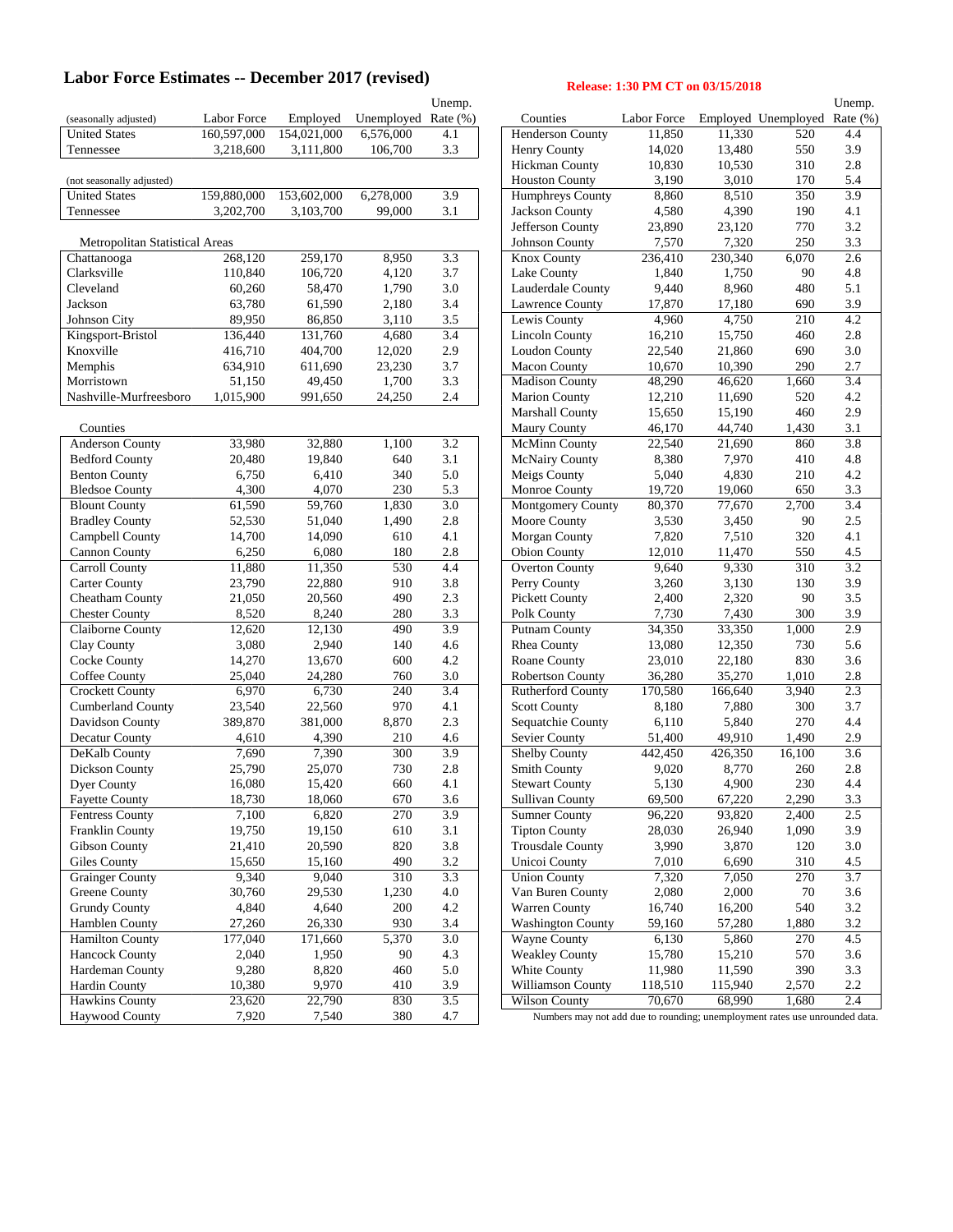#### **Labor Force Estimates - Workforce Innovation and Opportunity Act (WIOA) Areas Release: 1:30 PM CT on 03/15/2018** January, 2018 preliminary

|                |         |                                 |        | Unemp. Rate (%) |                  | Rate    |                                |                     |                                 |            |                                      | Unemp. Rate (%) | Rate           |
|----------------|---------|---------------------------------|--------|-----------------|------------------|---------|--------------------------------|---------------------|---------------------------------|------------|--------------------------------------|-----------------|----------------|
|                |         | Labor Force Employed Unemployed |        | Jan.            | Dec.             | Change  |                                |                     | Labor Force Employed Unemployed |            | Jan.                                 | Dec.            | Change         |
| WIOA 1         | 165,900 | 159,060                         | 6,870  | 4.1             | 3.4              | 0.8     | WIOA 8                         | 394,940             | 382,270                         | 12,690     | 3.2                                  | 2.7             | 0.5            |
| Carter         | 23,500  | 22,380                          | 1,130  | 4.8             | 3.8              | 1.0     | Cheatham                       | $\overline{21,010}$ | 20,440                          | 580        | 2.7                                  | 2.3             | 0.4            |
| Johnson        | 7,590   | 7,270                           | 330    | 4.3             | 3.3              | 1.0     | Dickson                        | 25,770              | 24,880                          | 890        | 3.4                                  | 2.8             | 0.6            |
| Sullivan       | 69,680  | 66,950                          | 2,740  | 3.9             | 3.3              | 0.6     | Houston                        | 3,200               | 2,980                           | 220        | 6.8                                  | 5.4             | 1.4            |
| Unicoi         | 6,940   | 6,510                           | 430    | 6.1             | 4.5              | 1.6     | Humphreys                      | 8,990               | 8,530                           | 460        | 5.1                                  | 3.9             | $1.2\,$        |
| Washington     | 58,190  | 55,950                          | 2,240  | 3.8             | 3.2              | 0.6     | Montgomery                     | 80,450              | 77,230                          | 3,220      | 4.0                                  | 3.4             | 0.6            |
|                |         |                                 |        |                 |                  |         | Robertson                      | 36,120              | 34,930                          | 1,190      | 3.3                                  | 2.8             | 0.5            |
| WIOA 2         | 202,780 | 192,480                         | 10,300 | 5.1             | 3.5              | 1.6     | Stewart                        | 5,160               | 4,870                           | 300        | 5.7                                  | 4.4             | 1.3            |
| Claiborne      | 12,610  | 12,020                          | 590    | 4.7             | 3.9              | $0.8\,$ | Sumner                         | 96,030              | 93,210                          | 2,820      | 2.9                                  | 2.5             | 0.4            |
| Cocke          | 14,430  | 13,490                          | 940    | 6.5             | 4.2              | 2.3     | Williamson                     | 118,210             | 115,200                         | 3,010      | 2.5                                  | 2.2             | 0.3            |
| Grainger       | 9,410   | 8,990                           | 420    | 4.5             | 3.3              | 1.2     |                                |                     |                                 |            |                                      |                 |                |
| Greene         | 30,790  | 29,300                          | 1,490  | 4.8             | 4.0              | $0.8\,$ | WIOA 9                         | 633,540             | 616,320                         | 17,220     | 2.7                                  | 2.3             | 0.4            |
| Hamblen        | 27,220  | 26,050                          | 1,170  | 4.3             | 3.4              | 0.9     | Davidson                       | 388,940             | 378,560                         | 10,370     | 2.7                                  | 2.3             | 0.4            |
| Hancock        | 2,050   | 1,940                           | 110    | 5.3             | 4.3              | 1.0     | Rutherford                     | 170,140             | 165,460                         | 4,690      | 2.8                                  | 2.3             | 0.5            |
| Hawkins        | 23,690  | 22,680                          | 1,010  | 4.3             | 3.5              | $0.8\,$ | Trousdale                      | 3,990               | 3,840                           | 150        | 3.8                                  | 3.0             | $0.8\,$        |
| Jefferson      | 23,970  | 22,880                          | 1,090  | 4.5             | 3.2              | 1.3     | Wilson                         | 70,470              | 68,460                          | 2,010      | 2.9                                  | 2.4             | 0.5            |
| Sevier         | 51,250  | 48,100                          | 3,150  | 6.1             | 2.9              | 3.2     |                                |                     |                                 |            |                                      |                 |                |
| Union          | 7,360   | 7,030                           | 330    | 4.4             | 3.7              | 0.7     | <b>WIOA 10</b>                 | 120,760             | 115,830                         | 4,940      | 4.1                                  | 3.3             | 0.8            |
|                |         |                                 |        |                 |                  |         | Giles                          | 15,710              | 15,100                          | 610        | 3.9                                  | 3.2             | 0.7            |
| WIOA 3         | 236,900 | 229,660                         | 7,240  | 3.1             | 2.6              | 0.5     | Hickman                        | 10,820              | 10,450                          | 370        | 3.4                                  | 2.8             | 0.6            |
| Knox           | 236,900 | 229,660                         | 7,240  | 3.1             | 2.6              | 0.5     | Lawrence                       | 17,920              | 17,080                          | 840        | 4.7                                  | 3.9             | $0.8\,$        |
|                |         |                                 |        |                 |                  |         | Lewis                          | 4,950               | 4,690                           | 250        | 5.1                                  | 4.2             | 0.9            |
| WIOA 4         | 216,030 | 206,930                         | 9,100  | 4.2             | 3.4              | 0.8     | Marshall                       | 15,730              | 15,170                          | 570        | 3.6                                  | 2.9             | 0.7            |
| Anderson       | 34,140  | 32,800                          | 1,340  | 3.9             | $\overline{3.2}$ | 0.7     | Maury                          | 46,200              | 44,410                          | 1,790      | 3.9                                  | 3.1             | 0.8            |
| <b>Blount</b>  | 61,840  | 59,560                          | 2,280  | 3.7             | 3.0              | 0.7     | Perry                          | 3,280               | 3,130                           | 160        | 4.8                                  | 3.9             | 0.9            |
| Campbell       | 14,800  | 14,050                          | 750    | 5.1             | 4.1              | 1.0     | Wayne                          | 6,150               | 5,800                           | 350        | 5.7                                  | 4.5             | 1.2            |
| Cumberland     | 23,680  | 22,420                          | 1,270  | 5.4             | 4.1              | 1.3     |                                |                     |                                 |            |                                      |                 |                |
| Loudon         | 22,560  | 21,720                          | 830    | 3.7             | 3.0              | 0.7     | <b>WIOA 11</b>                 | 108,810             | 103,620                         | 5,180      | 4.8                                  | 4.0             | $\mathbf{0.8}$ |
| Monroe         | 19,760  | 18,970                          | 790    | 4.0             | 3.3              | 0.7     | Chester                        | 8,450               | 8,090                           | 360        | 4.2                                  | 3.3             | 0.9            |
| Morgan         | 7,870   | 7,460                           | 410    | 5.2             | 4.1              | 1.1     | Decatur                        | 4,660               | 4,390                           | 270        | 5.8                                  | 4.6             | 1.2            |
| Roane          | 23,130  | 22,090                          | 1,040  | 4.5             | 3.6              | 0.9     | Hardeman                       | 9,220               | 8,700                           | 510        | 5.6                                  | 5.0<br>3.9      | 0.6<br>0.9     |
| Scott          | 8,250   | 7,860                           | 390    | 4.8             | 3.7              | 1.1     | Hardin                         | 10,440              | 9,930                           | 510        | 4.8                                  | 4.7             |                |
| WIOA 5         | 296,920 | 284,930                         | 11,990 | 4.0             | 3.2              | 0.8     | Haywood<br>Henderson           | 7,910<br>11,920     | 7,460<br>11,260                 | 450<br>660 | 5.7<br>5.6                           | 4.4             | 1.0<br>1.2     |
| Bledsoe        | 4,310   | 4,040                           | 270    | 6.2             | 5.3              | 0.9     | Madison                        | 47,810              | 45,880                          | 1,930      | 4.0                                  | 3.4             | 0.6            |
| <b>Bradley</b> | 49,390  | 47,560                          | 1,830  | 3.7             | 2.8              | 0.9     | McNairy                        | 8,400               | 7,910                           | 490        | 5.9                                  | 4.8             | 1.1            |
| Hamilton       | 176,830 | 170,410                         | 6,420  | 3.6             | 3.0              | 0.6     |                                |                     |                                 |            |                                      |                 |                |
| Marion         | 12,250  | 11,610                          | 640    | 5.2             | 4.2              | 1.0     | <b>WIOA 12</b>                 | 143,670             | 136,400                         | 7,260      | 5.1                                  | 4.1             | 1.0            |
| McMinn         | 22,610  | 21,580                          | 1,030  | 4.6             | 3.8              | $0.8\,$ | Benton                         | 6,840               | 6,400                           | 440        | 6.5                                  | 5.0             | 1.5            |
| Meigs          | 5,020   | 4,760                           | 260    | 5.1             | 4.2              | 0.9     | Carroll                        | 11,900              | 11,240                          | 660        | 5.5                                  | 4.4             | 1.1            |
| Polk           | 7,280   | 6,920                           | 360    | 4.9             | 3.9              | 1.0     | Crockett                       | 6,890               | 6,580                           | 310        | 4.5                                  | 3.4             | 1.1            |
| Rhea           | 13,140  | 12,250                          | 890    | 6.8             | 5.6              | 1.2     | Dyer                           | 15,950              | 15,130                          | 820        | 5.1                                  | 4.1             | 1.0            |
| Sequatchie     | 6,090   | 5,800                           | 290    | 4.8             | 4.4              | 0.4     | Gibson                         | 21,250              | 20,250                          | 1,000      | 4.7                                  | 3.8             | 0.9            |
|                |         |                                 |        |                 |                  |         | Henry                          | 13,980              | 13,300                          | 680        | 4.9                                  | 3.9             | 1.0            |
| WIOA 6         | 106,340 | 102,410                         | 3,950  | 3.7             | 3.1              | $0.6\,$ | Lake                           | 1,850               | 1,730                           | 120        | 6.4                                  | 4.8             | 1.6            |
| Bedford        | 20,460  | 19,690                          | 780    | 3.8             | 3.1              | 0.7     | Lauderdale                     | 9,480               | 8,880                           | 590        | 6.3                                  | 5.1             | 1.2            |
| Coffee         | 25,200  | 24,300                          | 900    | 3.6             | 3.0              | 0.6     | Obion                          | 12,070              | 11,400                          | 670        | 5.5                                  | 4.5             | 1.0            |
| Franklin       | 19,580  | 18,880                          | 710    | 3.6             | 3.1              | 0.5     | Tipton                         | 27,720              | 26,440                          | 1,280      | 4.6                                  | 3.9             | 0.7            |
| Grundy         | 4,880   | 4,640                           | 240    | 5.0             | 4.2              | 0.8     | Weakley                        | 15,740              | 15,050                          | 690        | 4.4                                  | 3.6             | 0.8            |
| Lincoln        | 16,120  | 15,580                          | 530    | 3.3             | 2.8              | 0.5     |                                |                     |                                 |            |                                      |                 |                |
| Moore          | 3,390   | 3,290                           | 100    | 3.0             | 2.5              | 0.5     | <b>WIOA 13</b>                 | 456,190             | 436,770                         | 19,430     | 4.3                                  | 3.6             | 0.6            |
| Warren         | 16,710  | 16,030                          | 690    | 4.1             | 3.2              | 0.9     | Fayette                        | 18,450              | 17,690                          | 760        | 4.1                                  | 3.6             | 0.5            |
|                |         |                                 |        |                 |                  |         | Shelby                         | 437,740             | 419,080                         | 18,670     | 4.3                                  | 3.6             | 0.7            |
| WIOA 7         | 108,370 | 104,060                         | 4,320  | 4.0             | 3.2              | 0.8     |                                |                     |                                 |            |                                      |                 |                |
| Cannon         | 6,230   | 6,020                           | 210    | 3.4             | 2.8              | 0.6     | WIOA Total 3,191,150 3,070,740 |                     |                                 | 120,490    | 3.8                                  | 3.1             | 0.7            |
| Clay           | 3,060   | 2,890                           | 170    | 5.6             | 4.6              | 1.0     |                                |                     |                                 |            | Numbers may not add due to rounding. |                 |                |
| DeKalb         | 7,720   | 7,350                           | 370    | 4.7             | 3.9              | 0.8     |                                |                     |                                 |            |                                      |                 |                |
| Fentress       | 7,050   | 6,730                           | 320    | 4.5             | 3.9              | 0.6     |                                |                     |                                 |            |                                      |                 |                |
| Jackson        | 4,580   | 4,340                           | 230    | 5.1             | 4.1              | 1.0     |                                |                     |                                 |            |                                      |                 |                |
| Macon          | 10,600  | 10,250                          | 350    | 3.3             | 2.7              | 0.6     |                                |                     |                                 |            |                                      |                 |                |
| Overton        | 9,630   | 9,200                           | 430    | 4.5             | 3.2              | 1.3     |                                |                     |                                 |            |                                      |                 |                |
| Pickett        | 2,410   | 2,310                           | 110    | 4.4             | 3.5              | 0.9     |                                |                     |                                 |            |                                      |                 |                |
| Putnam         | 34,040  | 32,790                          | 1,250  | 3.7             | 2.9              | 0.8     |                                |                     |                                 |            |                                      |                 |                |
| Smith          | 9,000   | 8,690                           | 310    | 3.5             | 2.8              | 0.7     |                                |                     |                                 |            |                                      |                 |                |
| Van Buren      | 2,100   | 2,010                           | 100    | 4.7             | 3.6              | 1.1     |                                |                     |                                 |            |                                      |                 |                |
| White          | 11,950  | 11,480                          | 470    | 3.9             | 3.3              | 0.6     |                                |                     |                                 |            |                                      |                 |                |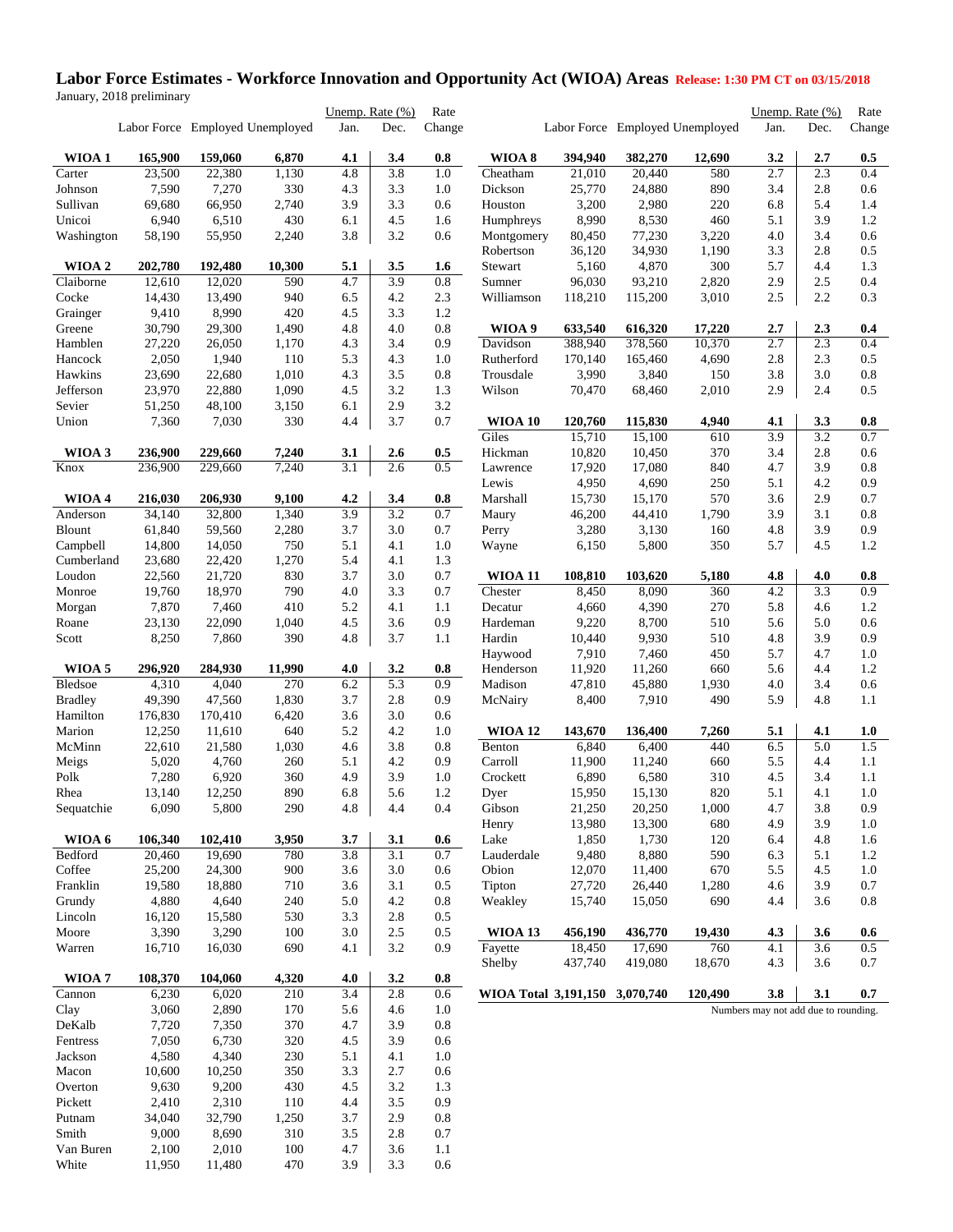### **Labor Force Estimates - Economic & Community Development Regions**

January, 2018 preliminary

|                           |                  |                  |                     | Unemp. Rate $(\%)$ |                  | Rate       |                           |                   |                   |                     |            | Unemp. Rate (%) | Rate       |
|---------------------------|------------------|------------------|---------------------|--------------------|------------------|------------|---------------------------|-------------------|-------------------|---------------------|------------|-----------------|------------|
|                           | Labor Force      |                  | Employed Unemployed | Jan.               | Dec.             | Change     |                           | Labor Force       |                   | Employed Unemployed | Jan.       | Dec.            | Change     |
| Northeast TN              |                  |                  |                     |                    |                  |            | <b>Upper Cumberland</b>   |                   |                   |                     |            |                 |            |
|                           | 222,430          | 212,980          | 9,480               | 4.3                | 3.5              | 0.8        |                           | 148,760           | 142,510           | 6,280               | 4.2        | 3.3             | 0.9        |
| Carter                    | 23,500           | 22,380           | 1,130               | 4.8                | 3.8              | 1.0        | Cannon                    | 6,230             | 6,020             | 210                 | 3.4        | 2.8             | 0.6        |
| Greene                    | 30,790           | 29,300           | 1,490               | 4.8                | 4.0              | 0.8        | Clay                      | 3,060             | 2,890             | 170                 | 5.6        | 4.6             | 1.0        |
| Hancock                   | 2,050            | 1,940            | 110                 | 5.3                | 4.3              | 1.0        | Cumberland                | 23,680            | 22,420            | 1,270               | 5.4        | 4.1             | 1.3        |
| Hawkins                   | 23,690           | 22,680           | 1,010               | 4.3                | 3.5              | 0.8        | DeKalb                    | 7,720             | 7,350             | 370                 | 4.7        | 3.9             | 0.8        |
| Johnson                   | 7,590            | 7,270            | 330                 | 4.3                | 3.3              | 1.0        | Fentress                  | 7,050             | 6,730             | 320                 | 4.5        | 3.9             | 0.6        |
| Sullivan<br>Unicoi        | 69,680<br>6,940  | 66,950           | 2,740<br>430        | 3.9                | 3.3              | 0.6        | Jackson                   | 4,580             | 4,340             | 230<br>350          | 5.1<br>3.3 | 4.1<br>2.7      | 1.0<br>0.6 |
| Washington                | 58,190           | 6,510<br>55,950  | 2,240               | 6.1<br>3.8         | 4.5<br>3.2       | 1.6<br>0.6 | Macon<br>Overton          | 10,600<br>9,630   | 10,250<br>9,200   | 430                 | 4.5        | 3.2             | 1.3        |
|                           |                  |                  |                     |                    |                  |            | Pickett                   | 2,410             | 2,310             | 110                 | 4.4        | 3.5             | 0.9        |
| <b>East TN</b>            |                  |                  |                     |                    |                  |            | Putnam                    | 34,040            | 32,790            | 1,250               | 3.7        | 2.9             | 0.8        |
|                           | 575,500          | 552,730          | 22,760              | 4.0                | 3.0              | 0.9        | Smith                     | 9,000             | 8,690             | 310                 | 3.5        | 2.8             | 0.7        |
| Anderson                  | 34,140           | 32,800           | 1,340               | 3.9                | 3.2              | 0.7        | Van Buren                 | 2,100             | 2,010             | 100                 | 4.7        | 3.6             | 1.1        |
| Blount                    | 61,840           | 59,560           | 2,280               | 3.7                | 3.0              | 0.7        | Warren                    | 16,710            | 16,030            | 690                 | 4.1        | 3.2             | 0.9        |
| Campbell                  | 14,800           | 14,050           | 750                 | 5.1                | 4.1              | 1.0        | White                     | 11,950            | 11,480            | 470                 | 3.9        | 3.3             | 0.6        |
| Claiborne                 | 12,610           | 12,020           | 590                 | 4.7                | 3.9              | 0.8        |                           |                   |                   |                     |            |                 |            |
| Cocke                     | 14,430           | 13,490           | 940                 | 6.5                | 4.2              | 2.3        | <b>Northern Middle TN</b> |                   |                   |                     |            |                 |            |
| Grainger                  | 9,410            | 8,990            | 420                 | 4.5                | 3.3              | 1.2        |                           | 1,028,480         | 998,590           | 29,910              | 2.9        | 2.5             | 0.5        |
| Hamblen                   | 27,220           | 26,050           | 1,170               | 4.3                | 3.4              | 0.9        | Cheatham                  | 21,010            | 20,440            | 580                 | 2.7        | 2.3             | 0.4        |
| Jefferson                 | 23,970           | 22,880           | 1,090               | 4.5                | 3.2              | 1.3        | Davidson                  | 388,940           | 378,560           | 10,370              | 2.7        | 2.3             | 0.4        |
| Knox                      | 236,900          | 229,660          | 7,240               | 3.1                | 2.6              | 0.5        | Dickson                   | 25,770            | 24,880            | 890                 | 3.4        | 2.8             | 0.6        |
| Loudon                    | 22,560           | 21,720           | 830                 | 3.7                | 3.0              | 0.7        | Houston                   | 3,200             | 2,980             | 220                 | 6.8        | 5.4             | 1.4        |
| Monroe                    | 19,760           | 18,970           | 790                 | 4.0                | 3.3              | 0.7        | Humphreys                 | 8,990             | 8,530             | 460                 | 5.1        | 3.9             | 1.2        |
| Morgan                    | 7,870            | 7,460            | 410                 | 5.2                | 4.1              | 1.1        | Montgomery                | 80,450            | 77,230            | 3,220               | 4.0        | 3.4             | 0.6        |
| Roane                     | 23,130           | 22,090           | 1,040               | 4.5                | 3.6              | 0.9        | Robertson                 | 36,120            | 34,930            | 1,190               | 3.3        | 2.8             | 0.5        |
| Scott                     | 8,250            | 7,860            | 390                 | 4.8                | 3.7              | 1.1        | Rutherford                | 170,140           | 165,460           | 4,690               | 2.8        | 2.3             | 0.5        |
| Sevier                    | 51,250           | 48,100           | 3,150               | 6.1                | 2.9              | 3.2        | Stewart                   | 5,160             | 4,870             | 300                 | 5.7        | 4.4             | 1.3        |
| Union                     | 7,360            | 7,030            | 330                 | 4.4                | 3.7              | 0.7        | Sumner                    | 96,030            | 93,210            | 2,820               | 2.9        | 2.5             | 0.4        |
|                           |                  |                  |                     |                    |                  |            | Trousdale                 | 3,990             | 3,840             | 150                 | 3.8        | 3.0             | 0.8        |
| Southeast TN              | 301,800          | 289,570          | 12,230              | 4.1                | 3.3              | 0.8        | Williamson<br>Wilson      | 118,210<br>70,470 | 115,200<br>68,460 | 3,010<br>2,010      | 2.5<br>2.9 | 2.2<br>2.4      | 0.3<br>0.5 |
| Bledsoe                   | 4,310            | 4,040            | 270                 | 6.2                | $\overline{5.3}$ | 0.9        |                           |                   |                   |                     |            |                 |            |
| Bradley                   | 49,390           | 47,560           | 1,830               | 3.7                | 2.8              | 0.9        | Northwest TN              |                   |                   |                     |            |                 |            |
| Grundy                    | 4,880            | 4,640            | 240                 | 5.0                | 4.2              | 0.8        |                           | 106,470           | 101,080           | 5,390               | 5.1        | 4.1             | 1.0        |
| Hamilton                  | 176,830          | 170,410          | 6,420               | 3.6                | 3.0              | 0.6        | Benton                    | 6,840             | 6,400             | 440                 | 6.5        | 5.0             | 1.5        |
| Marion                    | 12,250           | 11,610           | 640                 | 5.2                | 4.2              | 1.0        | Carroll                   | 11,900            | 11,240            | 660                 | 5.5        | 4.4             | 1.1        |
| McMinn                    | 22,610           | 21,580           | 1,030               | 4.6                | 3.8              | 0.8        | Crockett                  | 6,890             | 6,580             | 310                 | 4.5        | 3.4             | 1.1        |
| Meigs                     | 5,020            | 4,760            | 260                 | 5.1                | 4.2              | 0.9        | Dyer                      | 15,950            | 15,130            | 820                 | 5.1        | 4.1             | 1.0        |
| Polk                      | 7,280            | 6,920            | 360                 | 4.9                | 3.9              | 1.0        | Gibson                    | 21,250            | 20,250            | 1,000               | 4.7        | 3.8             | 0.9        |
| Rhea                      | 13,140           | 12,250           | 890                 | 6.8                | 5.6              | 1.2        | Henry                     | 13,980            | 13,300            | 680                 | 4.9        | 3.9             | 1.0        |
| Sequatchie                | 6,090            | 5,800            | 290                 | 4.8                | 4.4              | 0.4        | Lake                      | 1,850             | 1,730             | 120                 | 6.4        | 4.8             | 1.6        |
|                           |                  |                  |                     |                    |                  |            | Obion                     | 12,070            | 11,400            | 670                 | 5.5        | 4.5             | 1.0        |
| <b>Southern Middle TN</b> |                  |                  |                     |                    |                  |            | Weakley                   | 15,740            | 15,050            | 690                 | 4.4        | 3.6             | 0.8        |
|                           | 205,510          | 197,570          | 7,960               | 3.9                | 3.2              | 0.7        |                           |                   |                   |                     |            |                 |            |
| Bedford                   | 20,460           | 19,690           | 780                 | 3.8                | 3.1              | 0.7        | <b>Southwest TN</b>       |                   |                   |                     |            |                 |            |
| Coffee                    | 25,200           | 24,300           | 900                 | 3.6                | 3.0              | 0.6        |                           | 108,810           | 103,620           | 5,180               | 4.8        | 4.0             | 0.8        |
| Franklin                  | 19,580           | 18,880           | 710                 | 3.6                | 3.1              | 0.5        | Chester                   | 8,450             | 8,090             | 360                 | 4.2        | 3.3             | 0.9        |
| Giles                     | 15,710           | 15,100           | 610                 | 3.9                | 3.2              | 0.7        | Decatur                   | 4,660             | 4,390             | 270                 | 5.8        | 4.6             | 1.2        |
| Hickman                   | 10,820<br>17,920 | 10,450<br>17,080 | 370                 | 3.4<br>4.7         | 2.8<br>3.9       | 0.6        | Hardeman<br>Hardin        | 9,220<br>10,440   | 8,700<br>9,930    | 510<br>510          | 5.6        | 5.0<br>3.9      | 0.6<br>0.9 |
| Lawrence<br>Lewis         | 4,950            | 4,690            | 840<br>250          | 5.1                | 4.2              | 0.8<br>0.9 | Haywood                   | 7,910             | 7,460             | 450                 | 4.8<br>5.7 | 4.7             | 1.0        |
| Lincoln                   | 16,120           | 15,580           | 530                 | 3.3                | 2.8              | 0.5        | Henderson                 | 11,920            | 11,260            | 660                 | 5.6        | 4.4             | 1.2        |
| Marshall                  | 15,730           | 15,170           | 570                 | 3.6                | 2.9              | 0.7        | Madison                   | 47,810            | 45,880            | 1,930               | 4.0        | 3.4             | 0.6        |
| Maury                     | 46,200           | 44,410           | 1,790               | 3.9                | 3.1              | 0.8        | McNairy                   | 8,400             | 7,910             | 490                 | 5.9        | 4.8             | 1.1        |
| Moore                     | 3,390            | 3,290            | 100                 | 3.0                | 2.5              | 0.5        |                           |                   |                   |                     |            |                 |            |
| Perry                     | 3,280            | 3,130            | 160                 | 4.8                | 3.9              | 0.9        | <b>Greater Memphis</b>    |                   |                   |                     |            |                 |            |
| Wayne                     | 6,150            | 5,800            | 350                 | 5.7                | 4.5              | 1.2        |                           | 493,390           | 472,090           | 21,300              | 4.3        | 3.7             | 0.6        |
|                           |                  |                  |                     |                    |                  |            | Fayette                   | 18,450            | 17,690            | 760                 | 4.1        | 3.6             | 0.5        |
|                           |                  |                  |                     |                    |                  |            | Lauderdale                | 9,480             | 8,880             | 590                 | 6.3        | 5.1             | 1.2        |
|                           |                  |                  |                     |                    |                  |            | Shelby                    | 437,740           | 419,080           | 18,670              | 4.3        | 3.6             | 0.7        |
|                           |                  |                  |                     |                    |                  |            | Tipton                    | 27,720            | 26,440            | 1,280               | 4.6        | 3.9             | 0.7        |
|                           |                  |                  |                     |                    |                  |            |                           |                   |                   |                     |            |                 |            |
|                           |                  |                  |                     |                    |                  |            | Total                     | 3,191,150         | 3,070,740         | 120,490             | 3.8        | 3.1             | 0.7        |

Numbers may not add due to rounding.